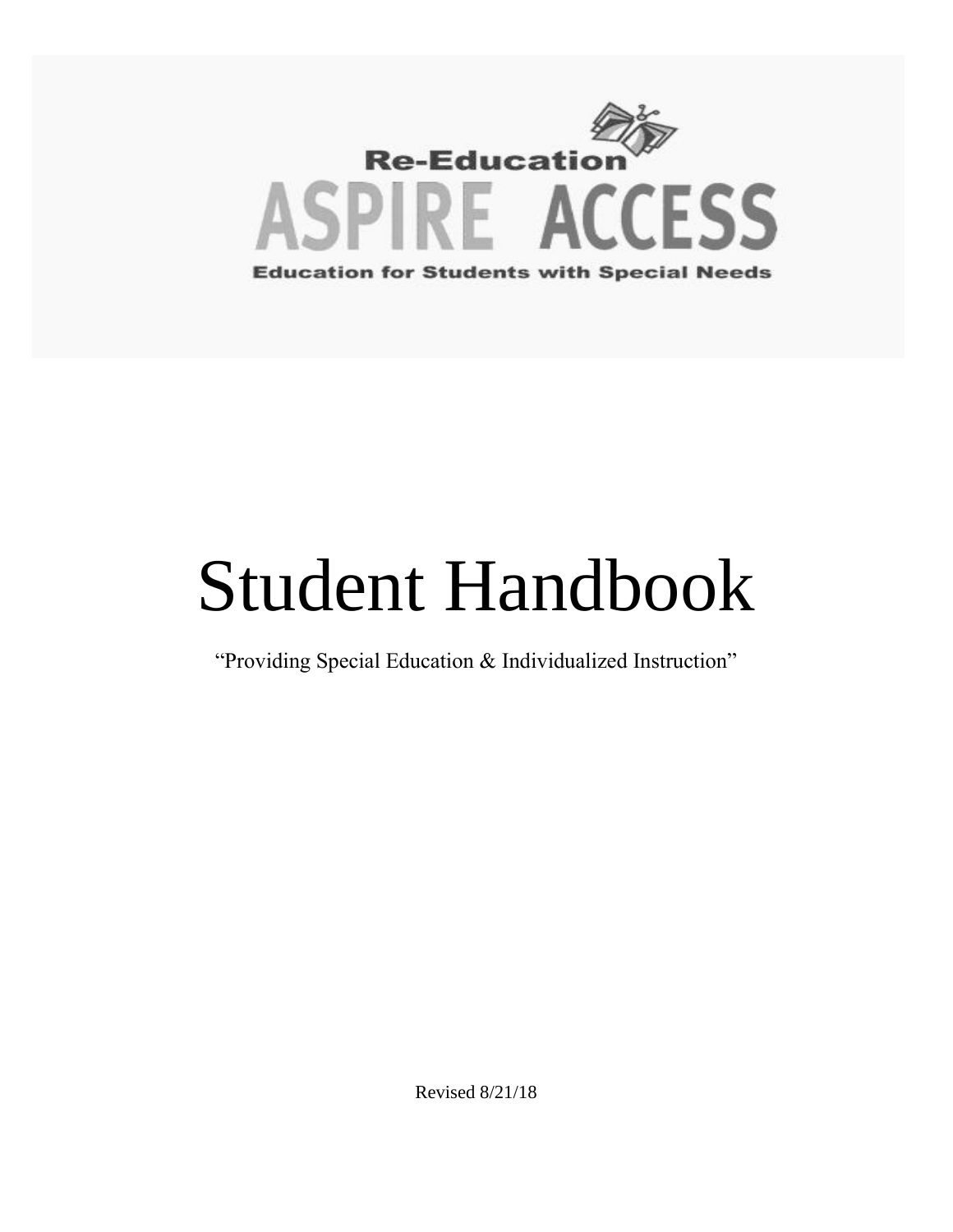# **TABLE OF CONTENTS**

## **Introduction**

| Introductory Letter to Parents/Guardians |  |
|------------------------------------------|--|
| Introductory Letter to Students          |  |
| Introduction                             |  |
| Announcement of Nondiscrimination        |  |

# **General Information**

| Hours of Operation/School Closing                                      | 5 |
|------------------------------------------------------------------------|---|
| <b>Telephone Numbers</b>                                               |   |
| <b>Mission Statement</b>                                               | 6 |
| <b>Re-Education Services Philosophy</b>                                | 6 |
| <b>Positive Behavior Intervention Plans</b>                            | 6 |
| <b>Crisis Prevention</b>                                               | 6 |
| What is a Transition IEP                                               | 7 |
| <b>Report Cards</b>                                                    | 7 |
| Safe School Policy                                                     | 7 |
| Check In                                                               | 7 |
| Parent/Guardian Rights and Procedural Safeguards for Special Education | 8 |
| <b>Disciplinary Procedures</b>                                         | 8 |
| Classroom and School Expectations                                      | 8 |

## **Re-Education Services Rules & Procedures**

| Visiting the School                        | 10 |
|--------------------------------------------|----|
| Picking up a Student Before Dismissal Time | 10 |
| <b>School Conferences</b>                  | 11 |
| <b>Release of Student Information</b>      | 12 |
| <b>Inspection of Student Records</b>       | 12 |
| Attendance                                 | 12 |
| <b>Absence Verification</b>                | 13 |
| Process for Absence Verification           | 14 |
| <b>Student Illness Policy</b>              | 14 |
| <b>Dress Code</b>                          | 15 |
| <b>Emergency Contact Information</b>       | 15 |
| Incident Reports                           | 16 |
| <b>Emergency Procedures</b>                | 16 |
| <b>Administering Medication</b>            | 16 |
| Physical/Verbal/Ethnic Harassment/Bullying | 17 |
| <b>Sexual Harassment</b>                   | 17 |
| <b>Suspected Student Abuse Reporting</b>   | 18 |
| Anti-Discrimination                        | 19 |
| <b>Classroom Expectations</b>              | 19 |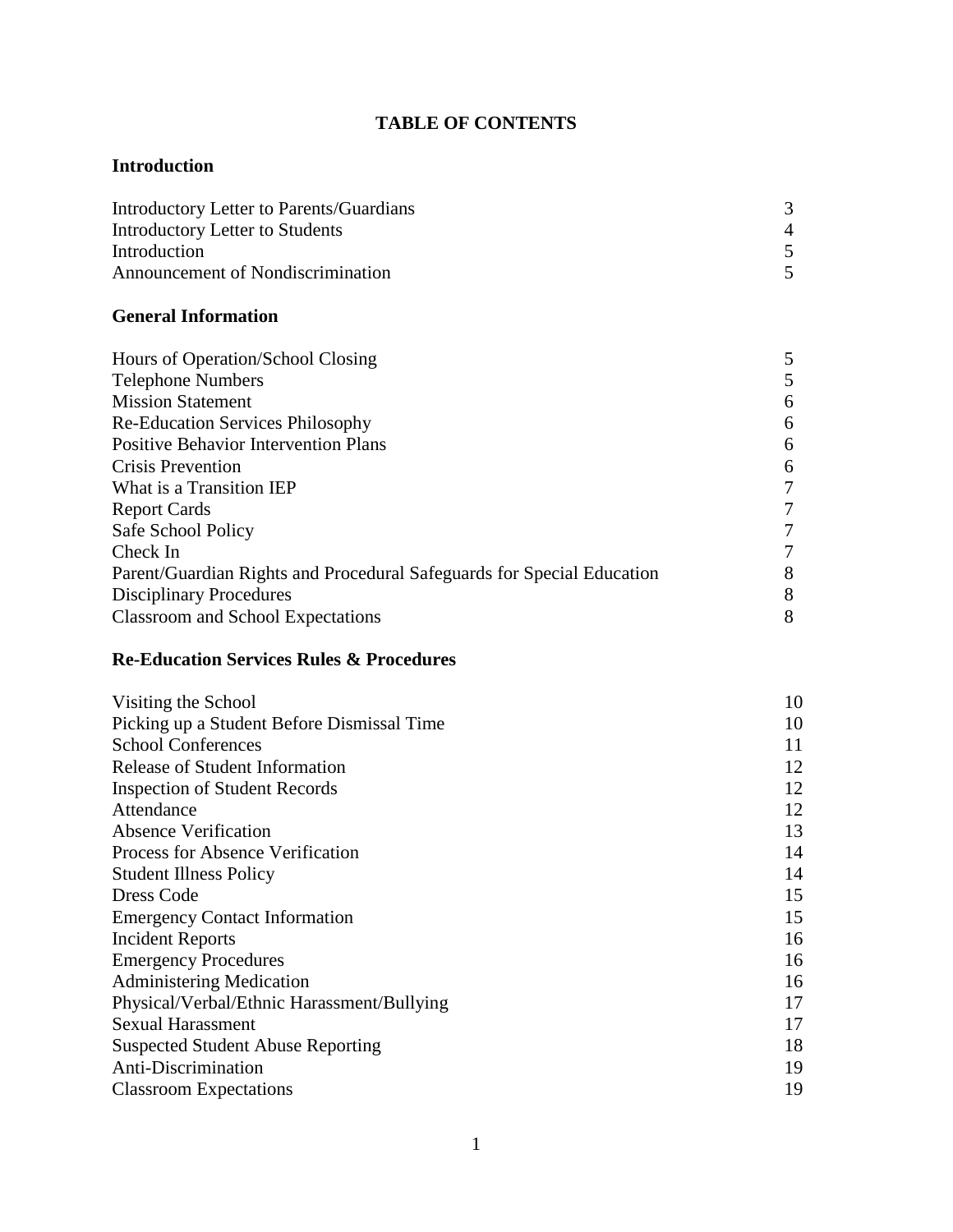| <b>Parent Guardian Expectations</b>                          | 19 |
|--------------------------------------------------------------|----|
| Homework                                                     | 19 |
| <b>Community Outings and Field Trips</b>                     | 20 |
| Student Use of Electronic Devices or Technological Resources | 20 |
| Items from Home                                              | 21 |
| <b>Consistent Positive Behavior Management</b>               | 22 |
| Confidentiality                                              | 22 |
| <b>Controlled Substances</b>                                 | 22 |
| Weapons in School                                            | 23 |
| <b>Probationary System</b>                                   | 23 |
| <b>Drinks</b>                                                | 24 |
| Emergency and Medical Information                            | 24 |
| Collusion                                                    | 24 |
| <b>Restitution for Property Destruction</b>                  | 24 |
| Disruption of Property                                       | 24 |
| <b>Extortion, Gambling</b>                                   | 25 |
| School Bus/Van Rules                                         | 25 |
| <b>Program Expectations</b>                                  | 26 |
| Re-Education Services Parent/Guardian Handbook Receipt       | 27 |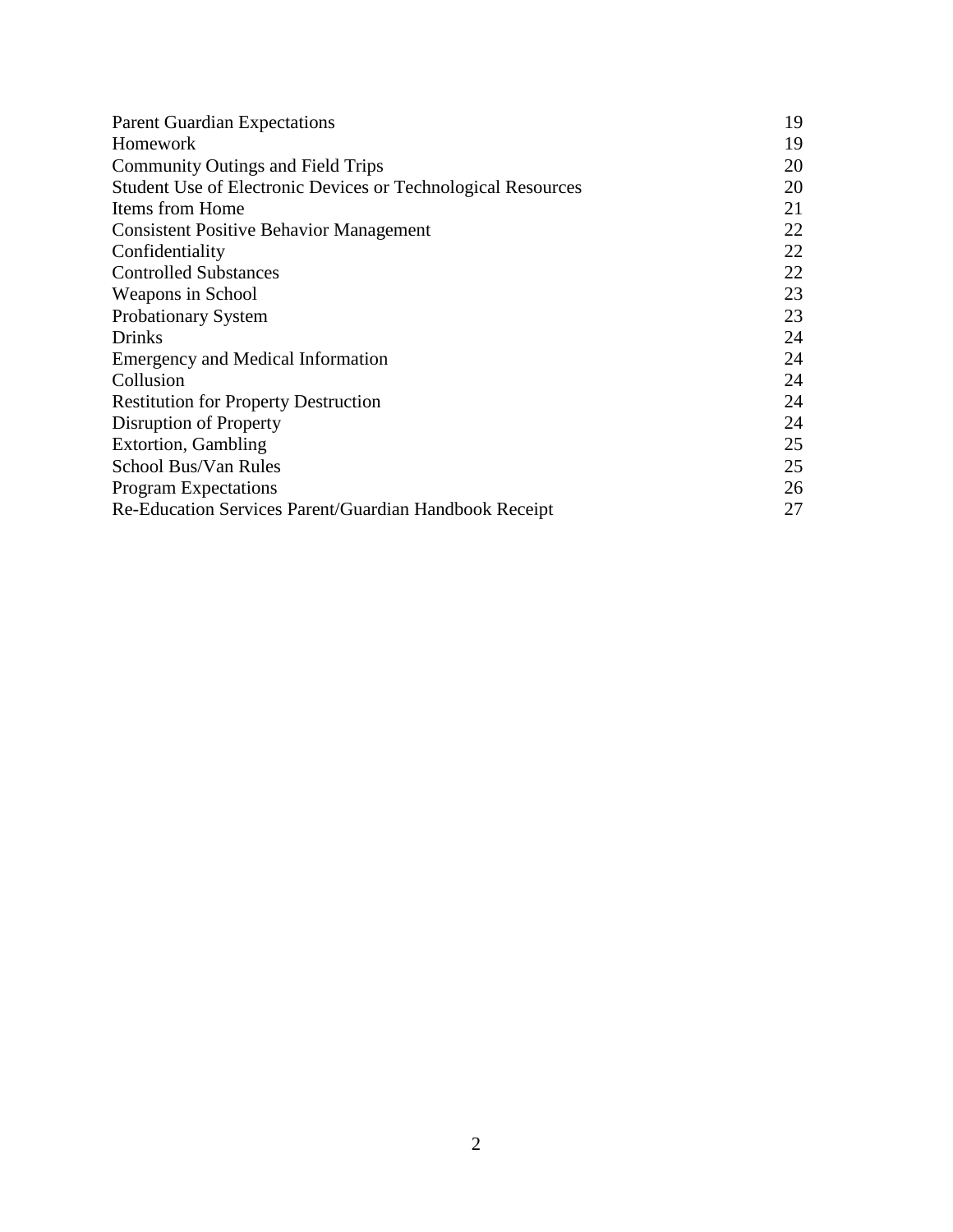#### **Dear Parents and Guardians,**

Welcome to Re-Education Services. Our current programs include Re-Ed **ASPIRE**  (individualized special education-based programming) and Re-Ed **ACCESS (**Autism-based programming). We look forward to working with you to provide your child with a rewarding learning experience. This handbook is designed to provide you with specific information regarding the policies, procedures and programs at Re-Education Services. Your child's success begins with your support of the school implementing educational and behavioral programs.

#### *Please review the handbook with your student.*

Following school policies is one of the most important responsibilities of a student. These policies allow every student at Re-Education Services to have a safe and enriching learning environment. Our policies inform the students about the rules of the school and the expected behavior of students while on the school campus or in the community. If unacceptable behavior does occur, these policies explain the actions that may be taken by the teacher, the Director, or other school staff.

*You have a right,* as the parent/guardian of a student at Re-Education Services, to clear communication with your student's teacher or administrative staff on a weekly basis. This contact may be through phone calls, e-mail messages, notes, and/or conferences.

*You have a responsibility* to collaborate in making and implementing instructional and behavioral decisions.

Together, you and the Re-Education Services staff can make this a successful school experience for your child.

Sincerely,

Fredrick A. Frisco President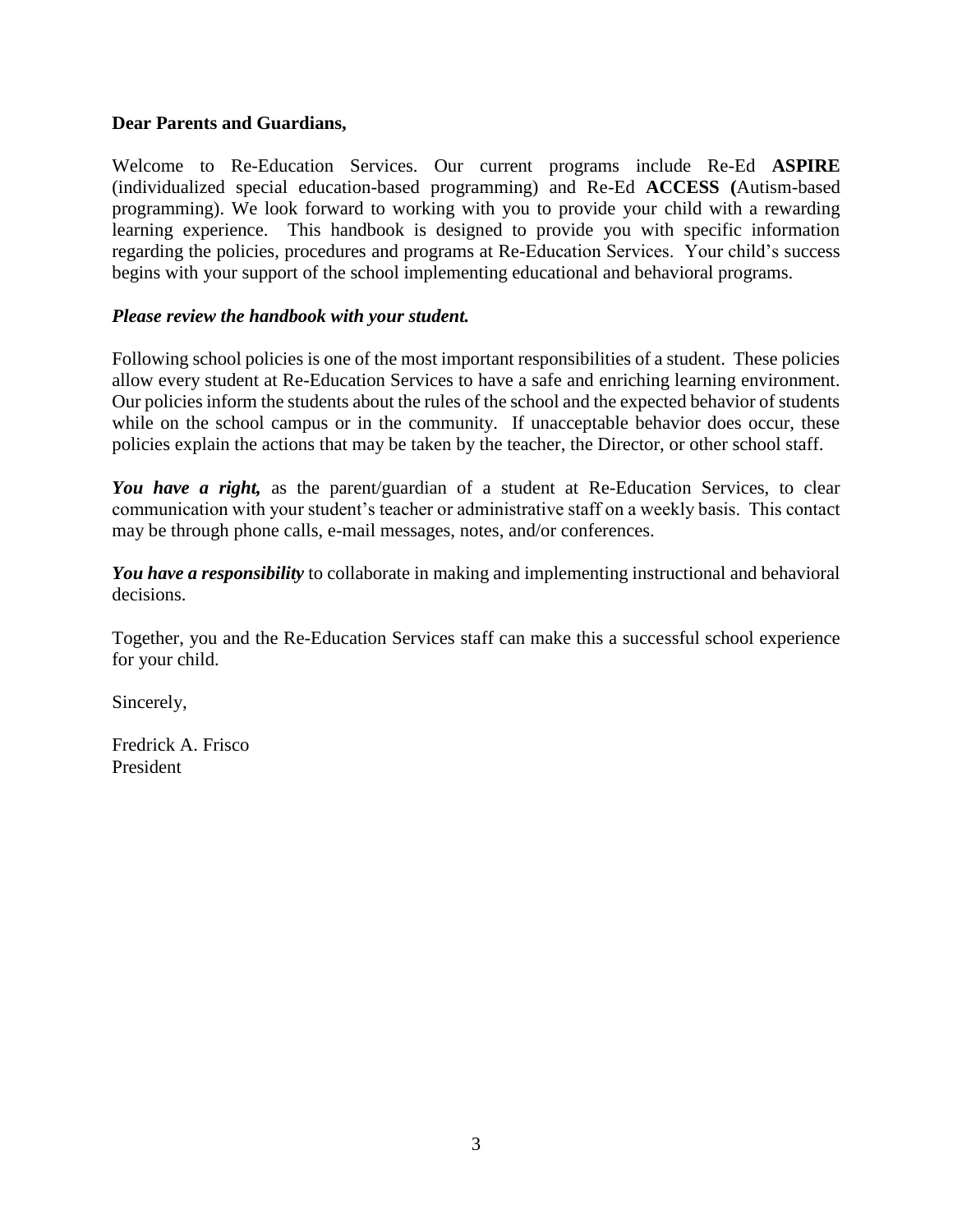## **Dear Student,**

Welcome to Re-Education Services. The purpose of this handbook is to guide you successfully through your placement at Re-Education Services. It contains many different rights and responsibilities that will enable you to have a safe, meaningful experience and allow you to attain the best possible level of academic achievement.

You have specific rights as a student;

## **You have the right to:**

- A challenging curriculum and a written code of classroom rules
- Protection from any physical or verbal abuse
- A school climate free of violence
- Due process under the law
- Consequences to be given in a fair and humane manner

You have specific responsibilities as a student;

#### **You have a responsibility to:**

- Arrive at school on time
- Dress appropriately and practice good personal hygiene and safety toward yourself and others
- Respect the rights of fellow students and school personnel at all school related activities
- Respect school and community property
- Follow all school rules and city, state, and federal laws

Sincerely,

Fredrick A. Frisco President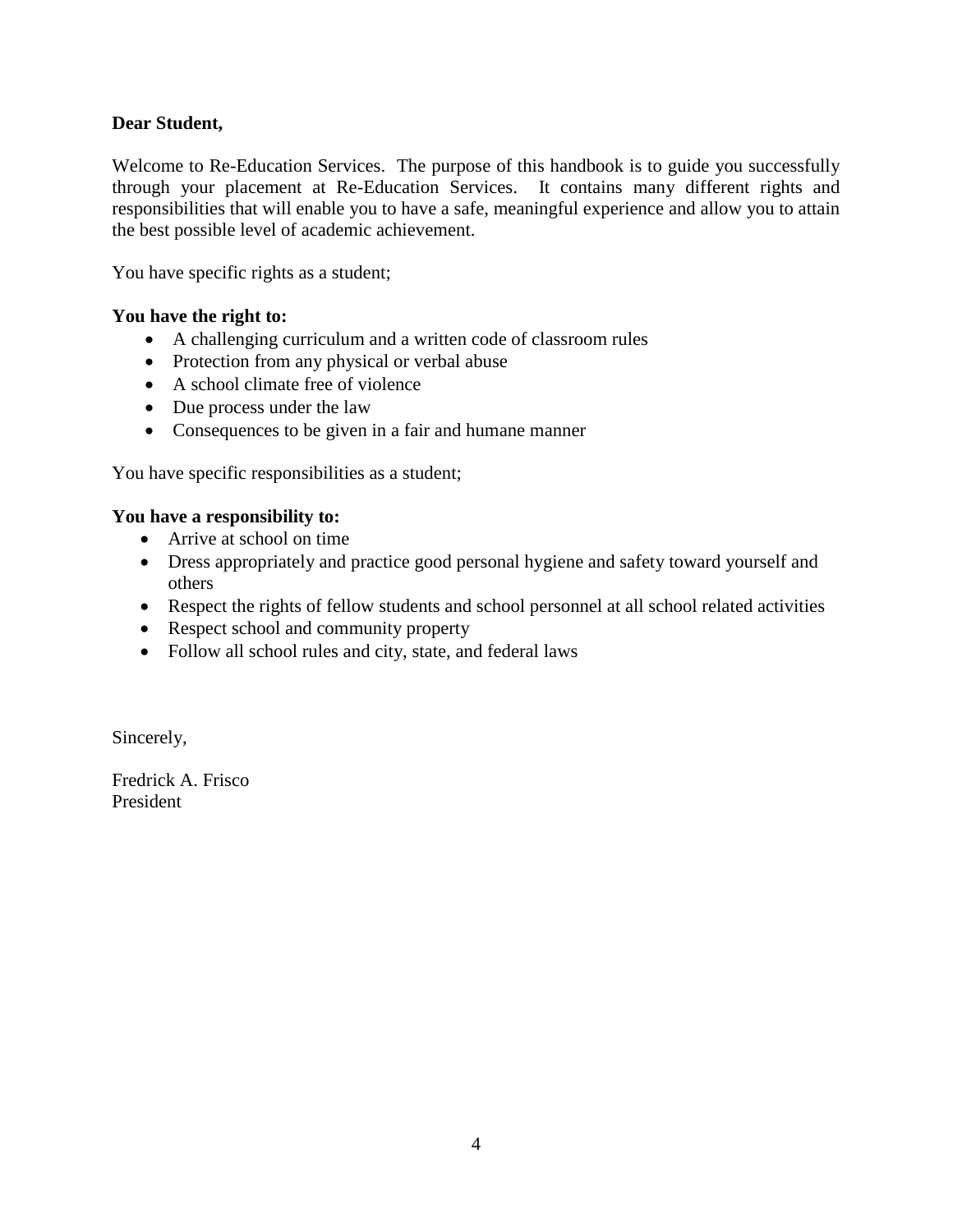#### **Introduction**

Access to a free public education is both a right and a privilege. A positive learning environment can only be sustained through adherence to basic rules and regulations, which provide the necessary measures to ensure an orderly and creative learning environment and, at the same time, respect individual rights and differences.

Re-Education Services asks students, parents/guardians, and staff to adhere to the following Re-Education Services commitment and join in the effort to guarantee that a rewarding educational experience will be provided to every student at each individual school site.

#### **Announcement of Nondiscrimination**

Re-Education Services does not discriminate on the basis of race, color, national origin, gender, disability, sexual orientation, marital status or religion in any of its policies, practices or procedures. This nondiscrimination policy complies with the requirements of Tiles VI and VII of the Civil Rights Act of 1964, Title IX the Educational Amendments of 1972, Section 504 of the Rehabilitation Act of 1973, the Individuals with Disabilities Education Act, the Americans with Disabilities Act of 1990 and other Federal and State laws. Coverage applies to both (a) admission and access to, and (b) treatment and employment in, Re-Education programs and activities, including vocational education. The lack of English language skills will not be a barrier to admission and participation in the vocational education or any other Re-Education Services program.

Students, parents/guardians, or any other individuals having questions or concerns regarding Re-Education Services non-discrimination policy or the filing of discrimination complaints should contact your school's Director. Discrimination complaints should be filed in a written format, i.e. a letter addressed to the Director.

#### **Hours of Operation**

Re-Education Services staff is present and available to you from 7:30AM to 3:15PM Monday through Friday (except holidays and vacations). Students are present from 7:50AM to 2:15PM Monday through Friday and from 7:50AM to 11:15AM on  $\frac{1}{2}$  day Fridays, when there is early dismissal. For your convenience, we also have voice mail available at the school before and after school hours. Please leave a message and we will get back to you as soon as possible.

#### **School Closings**

Parents will be called in the event school will be closed. Re-Education is often listed on local T.V./Radio stations as well.

#### **Telephone Numbers**

| Mentor Campus/Business Office | $(440)$ 257-3131 |
|-------------------------------|------------------|
| <b>Bedford Campus</b>         | $(440)$ 232-9055 |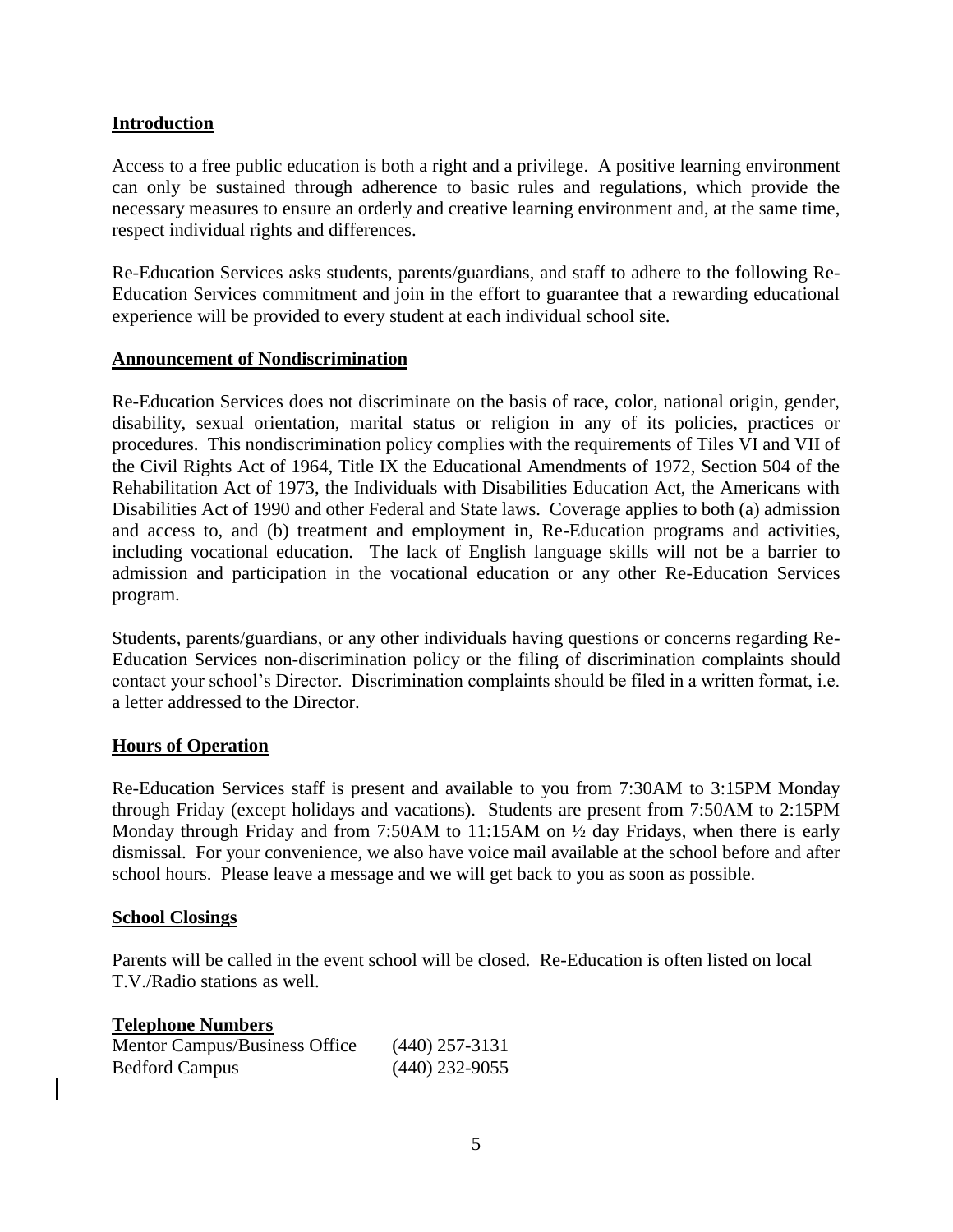## **Re-Education Services Mission**

Re-Education Services educates students identified with social, emotional and behavioral concerns through research-based practices, quality educational experiences and opportunities to achieve their highest potential. We believe all children can learn and feel success on a daily basis.

## **Re-Education Services Philosophy**

Re-Education Services' educational philosophy is based on the belief that all individuals can learn and lead productive lives in the community, when provided with the proper learning environment. However, even the clearest vision is useless without effective teaching strategies. Re-Education Services has developed an educational and behavioral improvement model well known for its effectiveness and accountability. This model emphasizes assessment of students' motivational variables; positive and proactive teaching strategies, student-teacher interaction, clear measurable teaching objectives, data-guided teaching, empirically demonstrated teaching methodologies and strategies for successful collaboration between all participants in a student's educational environment (peers, teachers, parents/guardians administrators, and support staff).

## **Positive Behavior Intervention Plans**

It is the policy of Re-Education Services to assure that students with serious and pervasive behavior challenges are provided teaching strategies which: 1) result in lasting positive change; 2) provide greater access to community, social, and public events; 3) do not cause pain or trauma; and 4) respect the dignity and privacy of the individual.

Before a plan can be implemented, parent/guardian consent must be obtained for behavioral assessments. Once the assessment determines the reason for behavior, a positive behavior intervention plan may be written. The goal of behavioral intervention is to replace maladaptive behavior with alternative acceptable behavior and instill in the student a greater level of independence and self-control. This plan describes what and how positive behaviors will be taught to replace inappropriate behaviors. The IEP team (parent/guardian, case manager, school district, education co-coordinator, teacher, and others) then comes together and if the plan is agreed upon, this becomes part of the IEP.

# **Crisis Prevention**

Re-Education Services implements positive behavioral supports, functional behavior assessment and function based interventions, re-direction, time and space, active student engagement. We also focus on skill building such as self-monitoring and management. If a student has become a danger to themselves or others a safe, non-harmful, restraint position to safely control an individual until they can regain control of his/her own behavior may be implemented only as a last resort. Re-Education Services utilizes the crisis management protocol developed by Cornell University and staff are trained in Therapeutic Crisis Intervention techniques. All Re-Education Services staff are trained in TCI techniques.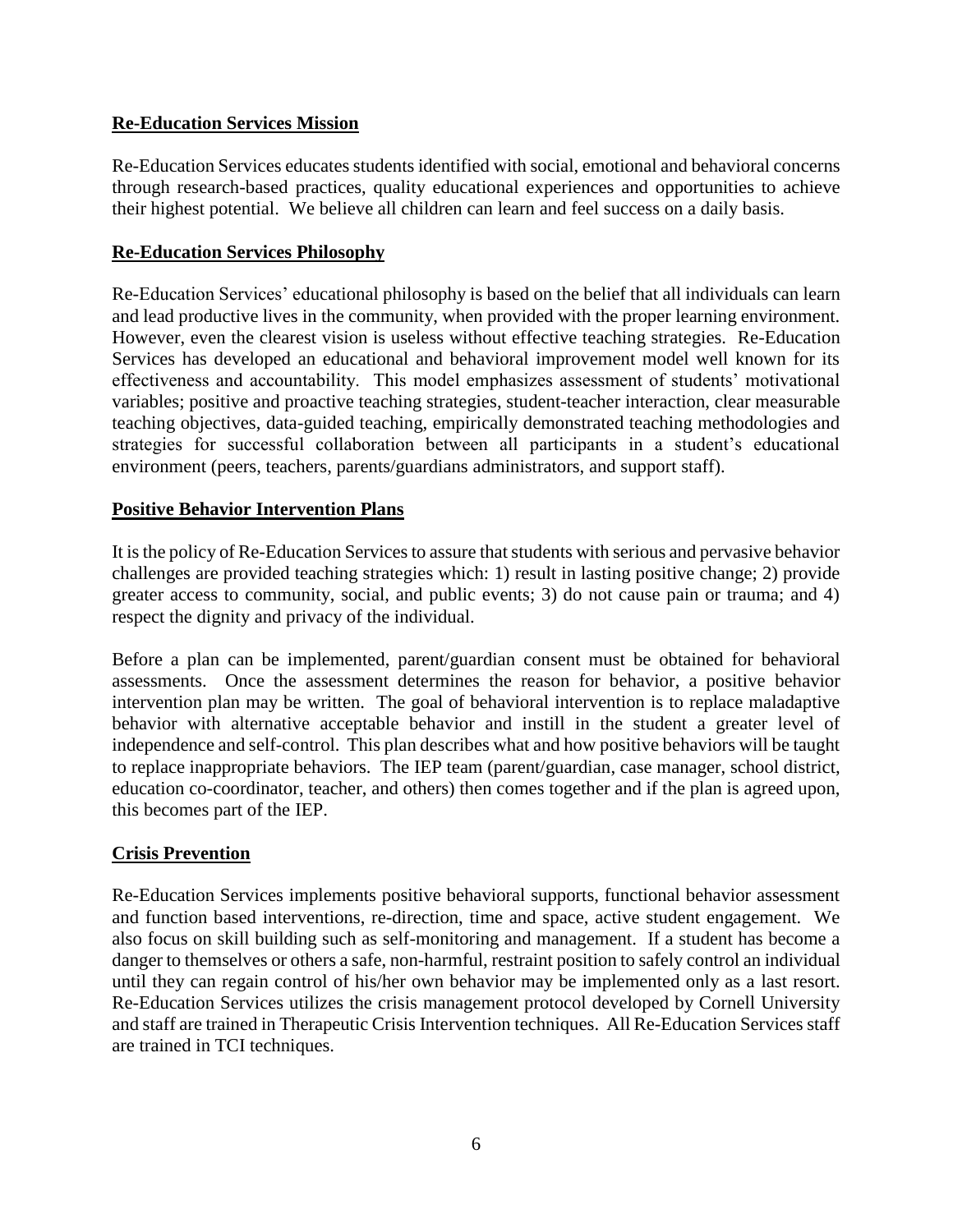## **What is a Transition IEP?**

The Transition IEP is initially written when the student is 14 years old. Transition IEP's also address instruction, community experiences, employment and other post-school adult living objectives.

## **Report Cards**

Reports are completed four times a year, based on your student's school district requirements. The student's teacher and associate teacher write the reports. Progress on each individual IEP goal is assessed and reported. Again, please feel free to call your student's teacher if you have any questions about the progress reports. In addition to the more formal progress report, we also utilize individual data sheets to assess progress on goals on a more frequent basis. Additionally our programs provide daily and weekly communications with parents/teachers.

#### **Safe School Policy**

Re-Education Services is committed to the maintenance of a learning environment where students may attend school free from acts of violence, aggression, terrorism, intimidation, or harassment.

#### **Entry Check-In Searches**

For the safety of the students and staff of Re-Education Services all students are subject to searches. Any person refusing to be searched will not be permitted past check-in points.

The following guidelines are established for searching school property assigned to a specific student and for the seizure of items in his/her possession:

- 1. Searches of personal property shall be conducted with at least one other staff member present.
- 2. When possible, searches of an area assigned to a student should be for a specifically identified item(s) and may be conducted in the student's presence with his/her knowledge.
- 3. Random searches of lockers may be conducted, after the following notice has been posted in conspicuous places in the building:

"Facilities belonging/leased to Re-Education Services, Inc., including but not limited to school lockers, may be randomly searched by school authorities, with or without cause".

4. Illegal items or other possessions reasonably determined to be a threat to the safety or security of others may be seized by school authorities at any time. When this occurs, police authorities are to be informed and illegal goods given into their custody immediately.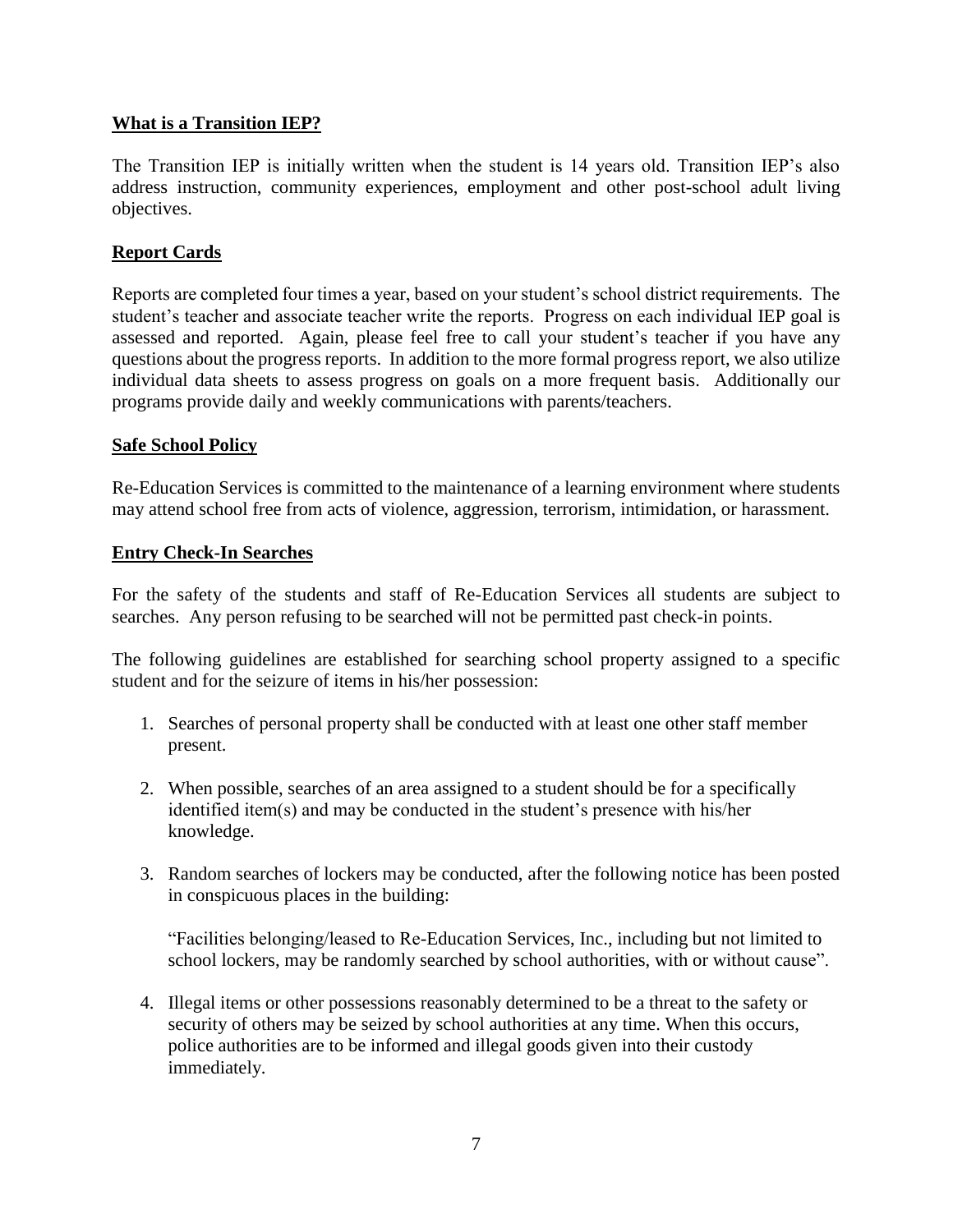5. Open containers will NOT be permitted past check in. All contents will be disposed of and will not be returned.

Actions such as the use or possession of a weapon, criminal behavior, or gang activities in the school, on the school grounds, at school sanctioned activities, or when students are being transported in vehicles dispatched by the school or districts will not be tolerated.

## **Parent /Guardian Rights and Procedural Safeguards for Special Education**

The fundamental principle of our behavioral interventions is non-aversive or positive intervention, designed to develop and strengthen desirable behaviors. These should be used to the maximum extent possible and are preferable to the use of aversive and more restrictive procedures.

All of the procedural protections available to students with disabilities and their parent/guardians under the Individuals with Disabilities Education Act (IDEA), including notice and consent, opportunity for participation in meetings, and the right to appeal, shall be observed when implementing/developing behavioral interventions.

## **Disciplinary Procedures**

Re-education Services has a progressive behavioral discipline code. School officials reserve the right of interpretation of all misconduct. Consequences may vary based on severity of each infraction or the repeated violations of misconduct. Penalties are cumulative for any offense during the current school year. A violation of any rule may result in disciplinary action, including conferences, detentions, in-school suspension, out-of-school suspension, referral to Juvenile Court and loss of privileges. The Student Code of Conduct applies wherever the school has authority to regulate student conduct, which includes school property, transportation, and school activities wherever and whenever held.

#### **Classroom and School Expectations**

To maximize each student's academic and behavioral success, students are expected to abide by school rules.

These rules are developed and encouraged in order to maintain student safety by Consequences for breaking rules may include:

- Change in student classroom supervision level
- Change in the instructional area away from peers until appropriate behavior is demonstrated.
- A conference with the parent/guardian and student
- Change and/or development of a Positive Behavior Intervention Plan
- **Loss of privileges**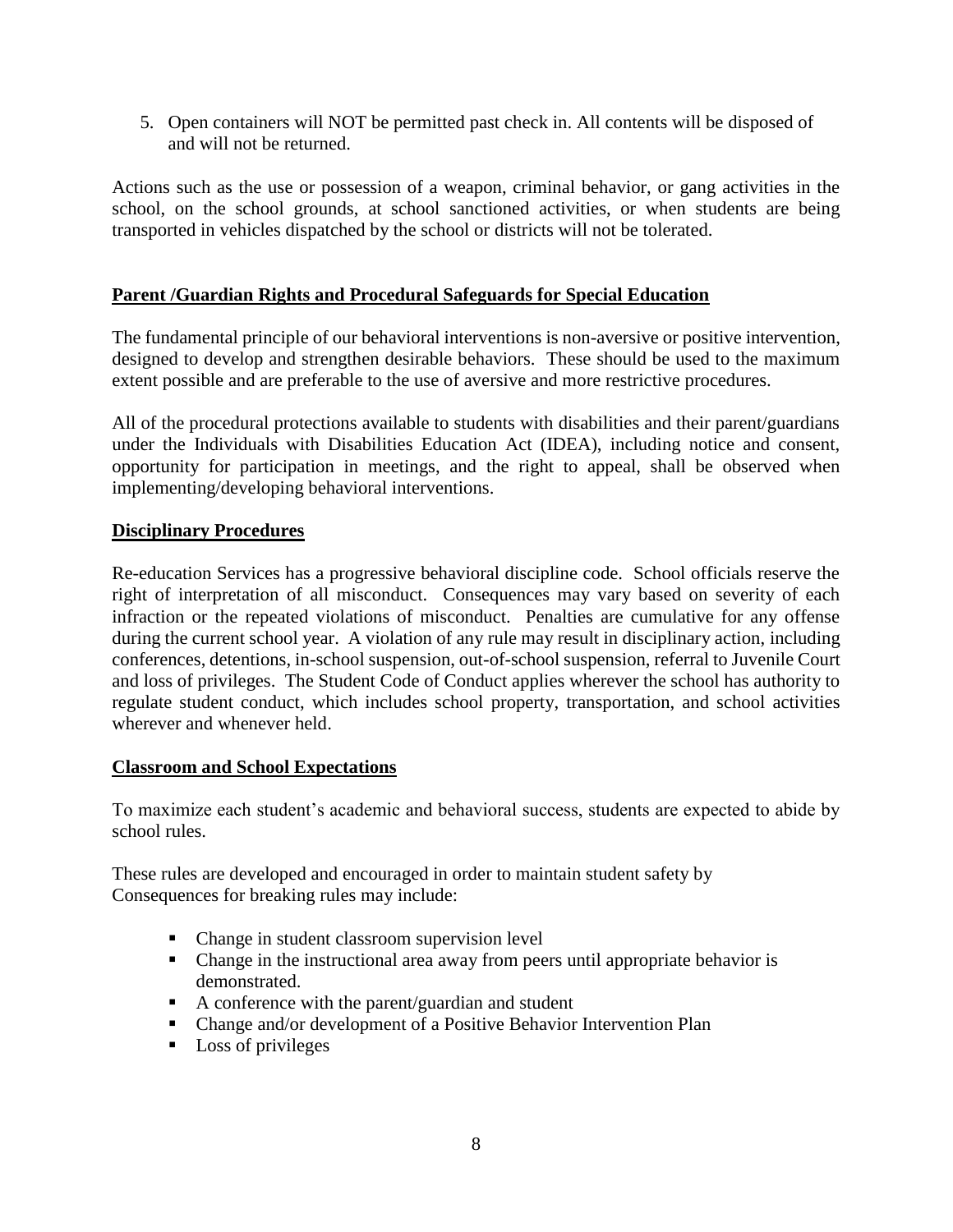Students are expected to:

- 1. **Walk at all times with a staff member**. Students must always remain within the line of sight of a staff member.
- 2. **Use appropriate language.** Students are expected to treat staff and students with respect. Repetitive and excessive incidents of verbal harassment, threats, provoking, and/or gestures to harm staff and other students will not be tolerated. Students may always ask a staff member for help if they are upset or frustrated with an academic, social, or other problematic situation.
- **3. Respect personal and school property.** Students are expected to keep all of their personal belongings in a backpack, desk, or lunchbox. Students should bring and only use materials needed to complete their work successfully at school. Students may not destroy the property of others or the school. Destruction of property and vandalism may result in restitution (repayment for damaged items), a conference with the parent/guardian and student, and emergency IEP meeting, etc. Students are encouraged to ask for a break, ask for help, or request to problem solve with staff in lieu of damaging property. (No phones or electronic media).
- 4. **Remain on campus during the school day.** Students are expected to remain with their assigned classroom for the duration of the school day. Students will be able to leave the classroom when they are with a staff member, obtain staff permission (i.e. "High Level"), for restroom breaks, P.E., etc. Students may leave campus only to implement community or vocational IEP goals or participate in community based activities. Students transitioning back to a less restrictive school setting may leave campus as deemed appropriate by the IEP team. Students who run out of their classrooms or off of campus will be considered to be endangering the safety of themselves or others, and emergency procedures may be used depending on the severity of the situation.
- 5. **Refrain from Theft:** A student shall not take, or attempt to take school property or the personal property of any individual. When a student is caught stealing school or someone's personal property he/she will be disciplined and may be reported to the law enforcement officials.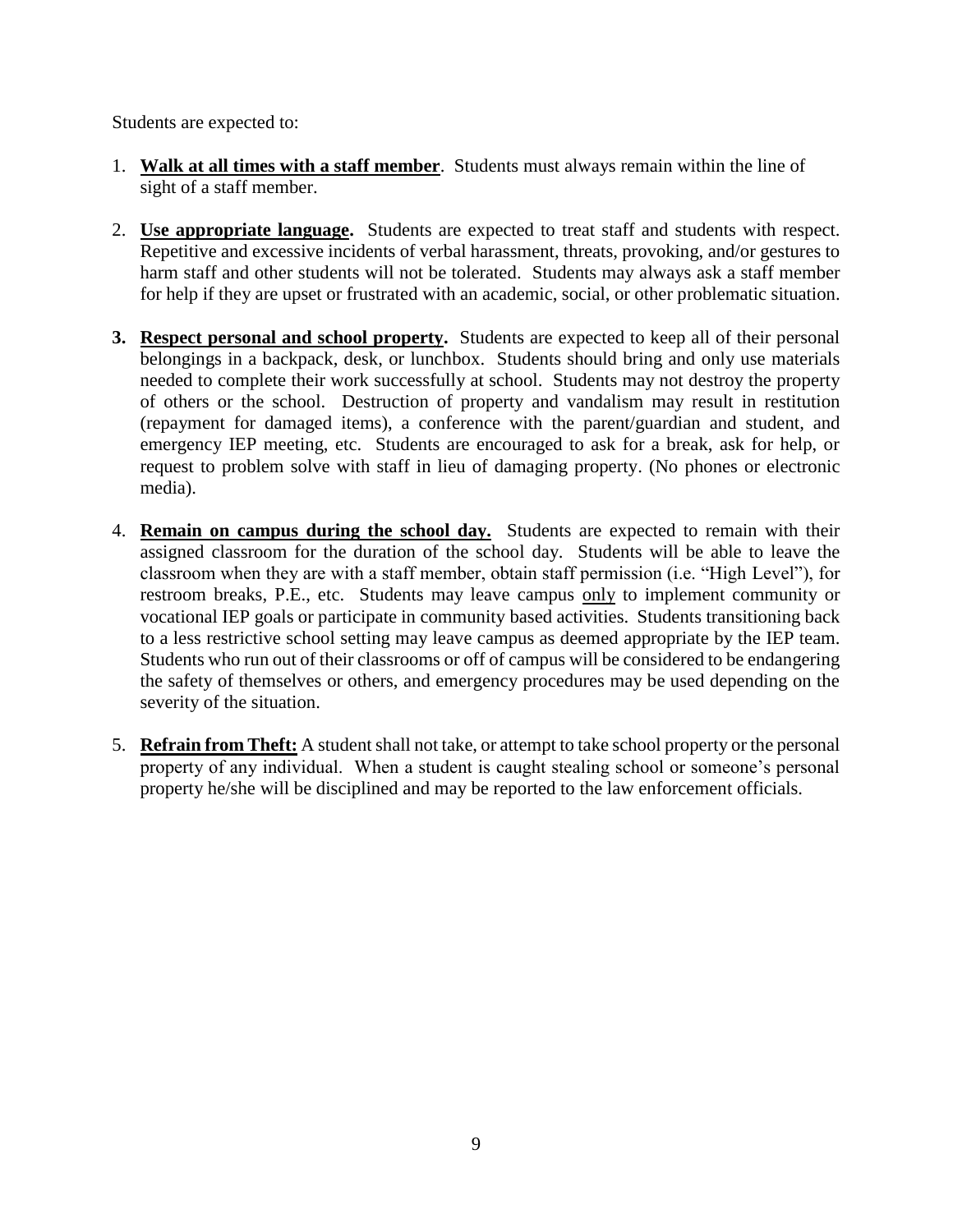## **Re-Education Services Rules and Procedures**

## **Visiting the School**

**Note:** All visitors must report to the office and sign in before going into any classroom. Office staff will call down to classroom staff and they will take you to the classroom. Should a student need lunch, a change of clothes, or other items brought to him/her during school hours, it should be labeled and taken to the office. (For individual students it may be helpful to send in extra clothing or personal items ahead of time) School staff will deliver it to the student.

## **Picking Up a Student Before Dismissal Time**

If your student needs to be taken out of class early, please call the campus and/or send a note stating the time and reason you will be taking your student out of class. Be sure to indicate who will be picking up the student. If someone other than the parent/guardian, be sure the person picking up your student is listed on the student emergency card. For the protection of our students, anyone coming into the building to pick up a student must first sign in at the front office of the school site and show valid identification. Please use this same procedure if a student is to be picked up rather than ride the bus/van for any reason.

Only persons who have been authorized in writing by the parent/guardian will be permitted pick a student from school.

In order to minimize classroom disruption at the end of the day, early sign-outs must occur **BEFORE** 1:45pm.

Additionally, we ask that you minimize late arrivals and early departures as they take time away from your child's instructional day. In order to effectively address curriculum content and IEP goals, we must maximize the number of minutes each student receives in the classroom environment.

## **\*\*\*PLEASE SEE ATTENDANCE SECTION FOR AN IMPORTANT NOTE REGARDING LATE DROP-OFF AND EARLY PICK-UP\*\*\***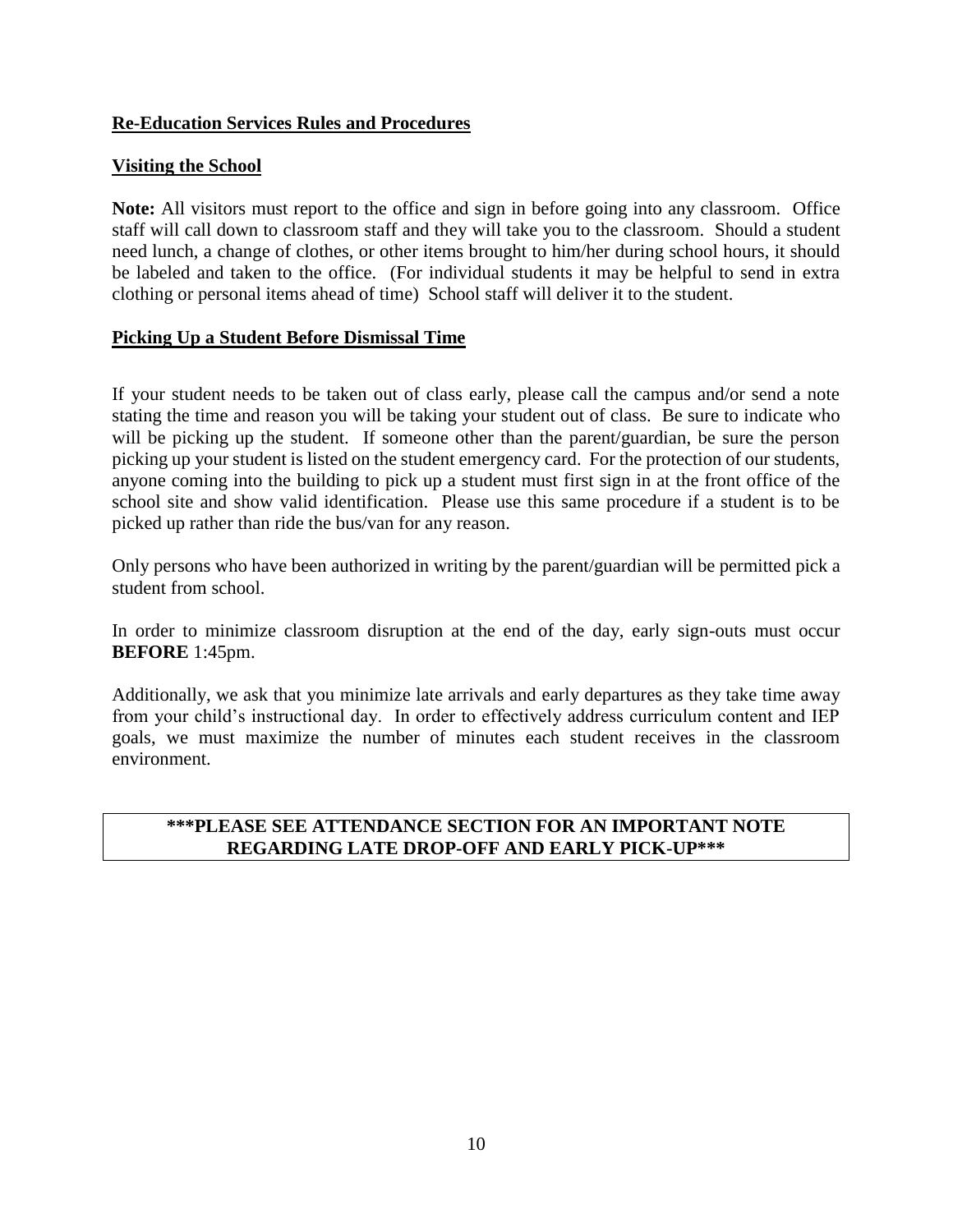## **School Conferences**

A parent/guardian may request a meeting with the teacher at any time.

**Joint Custody Guidelines** – At the request of either parents/guardians, conferences can be arranged with the student's teacher. Both parent/guardian can also request a copy of progress reports, transcripts, midterm reports and school newsletter.

We encourage parents/guardian to contact the school at any time. Good communication is essential. Often what may appear to be a problem or misunderstanding can be cleared up by clarification of facts. Please keep in mind that teachers may not be available to talk during school hours.

## **Release of Student Information**

Re-Education Services maintains strict confidentiality of all student information and records. In accordance with privacy acts and laws, all individuals have a right to privacy of information pertaining to them and access to all student information must be strictly limited to protect that privacy and civil rights of the student. Written Consent (informed consent by parent/guardian, conservator, or student over 18 years of age who have no conservator) is required before student information can be shared with individuals outside of Re-Education Services. Federal law allows for the waiver of written parent/guardian consent in release of information only under very specific conditions (FERPA 99.31) including:

- A. To education institution / Re-Education Services school officials / teachers with legitimate educational interests.
- B. To officials of another school / school system where a student seeks to enroll.
- C. To accrediting organizations to carry out accrediting functions.
- D. To parents/guardians of dependent students ("Dependent" meaning in this case, minors in custody of the state).
- E. To comply with judicial order or lawfully issued subpoena.
- F. To appropriate parties in a health or safety emergency.

Information concerning Re-Education Services students is not shared outside the school without written consent except as waived by law. A record of all approved transfers of information is kept in the student's cumulative file. This transfer of information is limited to documents in the cumulative file, which have been generated by Re-Education Services and does not apply to documents in the cumulative file, which have been generated by other agencies and professionals.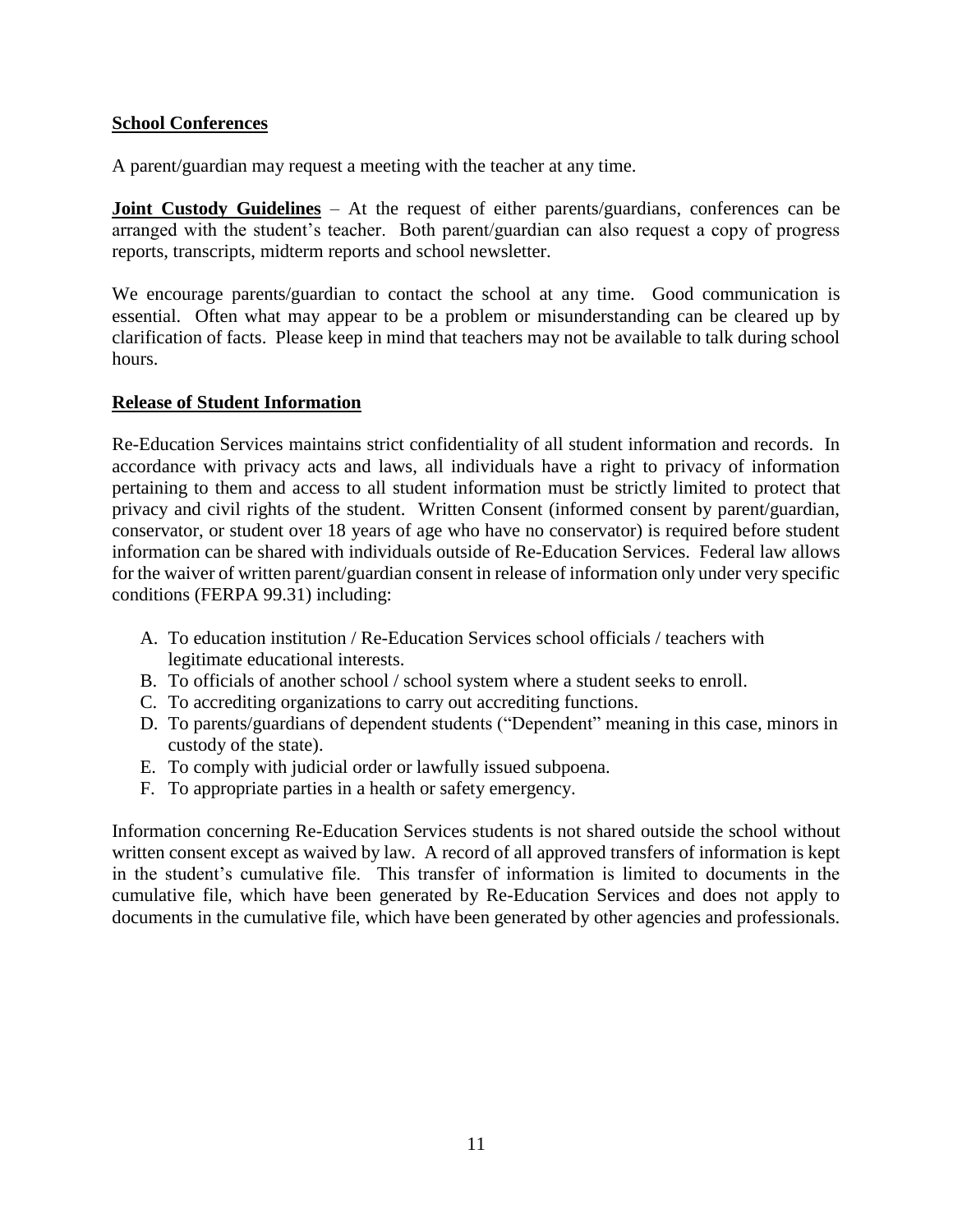## **Inspection of Student Records**

Student cumulative files are stored in locked file cabinets in the school office. Re-Education Services will not make these student records available, nor disclose any confidential information regarding the student, to any individual or agency other than parent/guardians with educational rights and appropriate Re-Education Services representatives without a signed release from the parent/guardian, except as waived by the law (See Re-Education Services Release of Student Information). All personnel with access to student files must sign the Confidentiality Agreement.

## **Attendance**

Regular student attendance is extremely important. Days missed can never be duplicated. Absences should be restricted to illness and medical/dental appointments. In order to maximize the quality of your child's educational experience, it is essential that they attend school on a regular basis. This ensures consistency in strategy implementation and allows students to acclimate to the school environment, both of which facilitate learning. To that end, it is our policy that:

## **If a student is out for 3 or more consecutive days, a doctor's note will be required.**

Additionally, excessive late arrivals or early departures are detrimental in that they are disruptive to both teachers and students who are engaged in the learning process.

Our first priority is to provide effective and individualized educational programs for your child. If they are not present in our classrooms, our ability to address their needs effectively is significantly diminished, and IEP goal attainment becomes extremely challenging. We believe that continued collaboration and cooperation between school and home is essential to your child's success, and that consistent attendance at school affords us the opportunity to provide your child with the education they deserve.

## **For students receiving outside therapy, we ask that you schedule these appointments after the school day has ended.**

- 1. Students may attend a public school within their attendance area as approved by the students IEP team. Students may attend a vocational or special education center when they qualify and are accepted for enrollment.
- 2. Students have the right to:
	- Receive information concerning attendance policies at their school; these policies should clearly define excused and unexcused absences as tardies;
	- Make up any work missed because of excused absences; participation in any school sponsored activities shall be considered an excused absence;
- 3. Students have the responsibility to: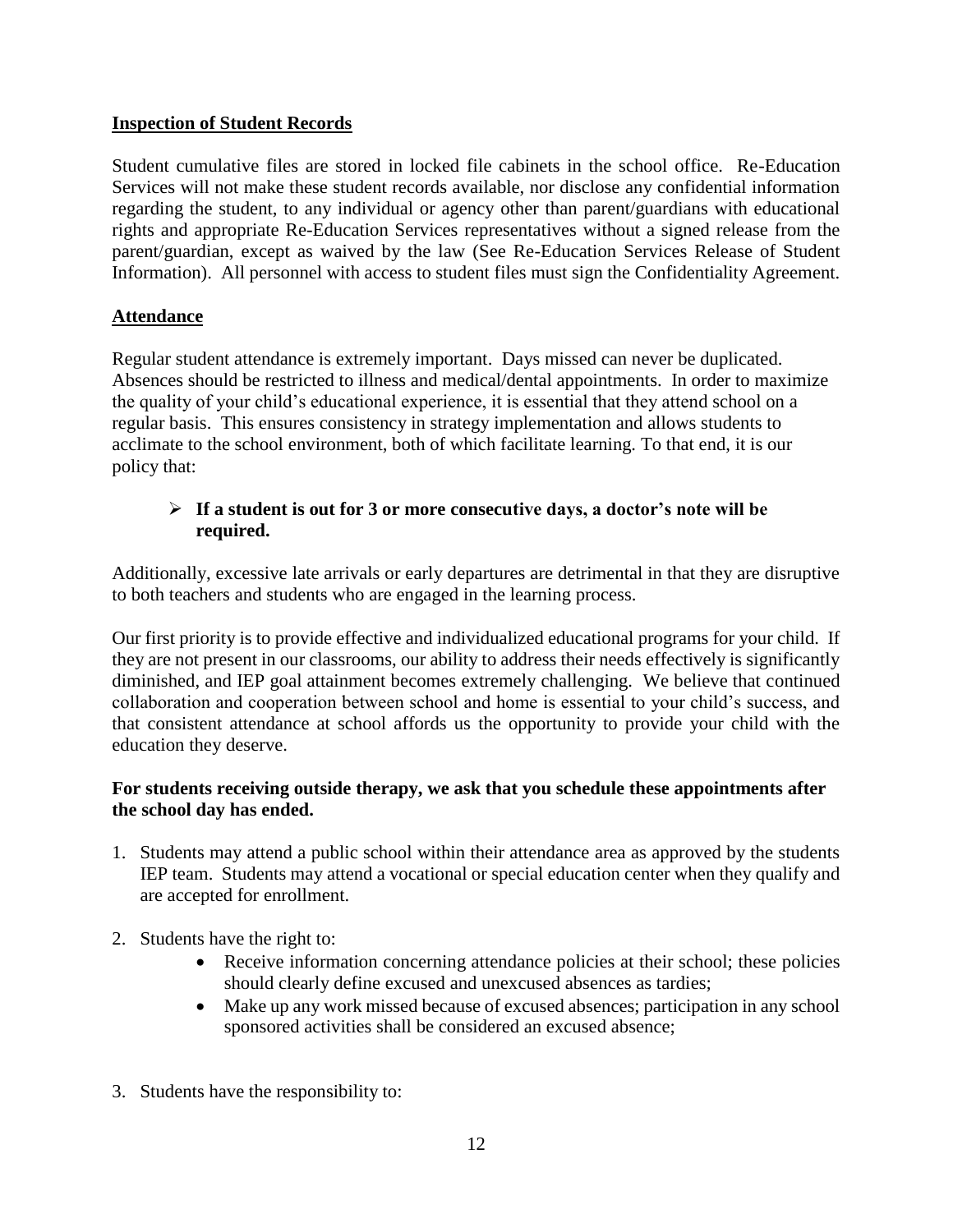- Attend classes daily and on time unless circumstances beyond their control prohibit such attendance;
- Request make-up work from their teachers after the absences have been adequately explained to the school by their parents. All students shall abide by school attendance policies; parents shall inform Re-Education Services as well as their local school district when there is a change of the student's residence.
- 4. Parents have the responsibility to:
	- Notify school personnel about their child's absence from school on the day of absence.
	- Notify the school of any change of address, phone numbers and emergency contact numbers.
	- Notify school personnel of any change in transportation. This must be called into the main office, it cannot be communicated via email.
	- Notify school personnel (Re-Ed and placing school district) if the family is moving out of town or out of the school's attendance boundary.
	- Be aware of the school district calendar and coordinate trips, vacations and personal business to support attendance on school days.

Please call your student's school between 7:30AM and 9:00AM if your student will be absent that day. If we do not have telephone verification for an absence, we will need a note stating the reason for the absence. The note should include the following information:

- Student's name
- Reason for absence
- Your name and signature
- Contact information (phone #)

## **Absence Verification**

The Education Code still requires the parent/guardian to communicate with the school by phone or note as to the reason for a student's absence. The following are considered excused or acceptable absences for the purpose of Compulsory Attendance laws:

- A. Illness or quarantine
- B. Medical, dental, optometric, or chiropractic appointments
- C. Jury duty
- D. Funeral services for one's immediate family (one day if services are in Ohio and three days if services are held out of state)
- E. Exclusion from school or immunization needs for up to five days
- F. Appearance in court
- G. Observance of a holiday or ceremony for religious reasons
- H. Conference in regard to employment
- I. Conference with a lawyer/court appearance.
- J. Interview for a community college or university

## **Process for Absence Verification**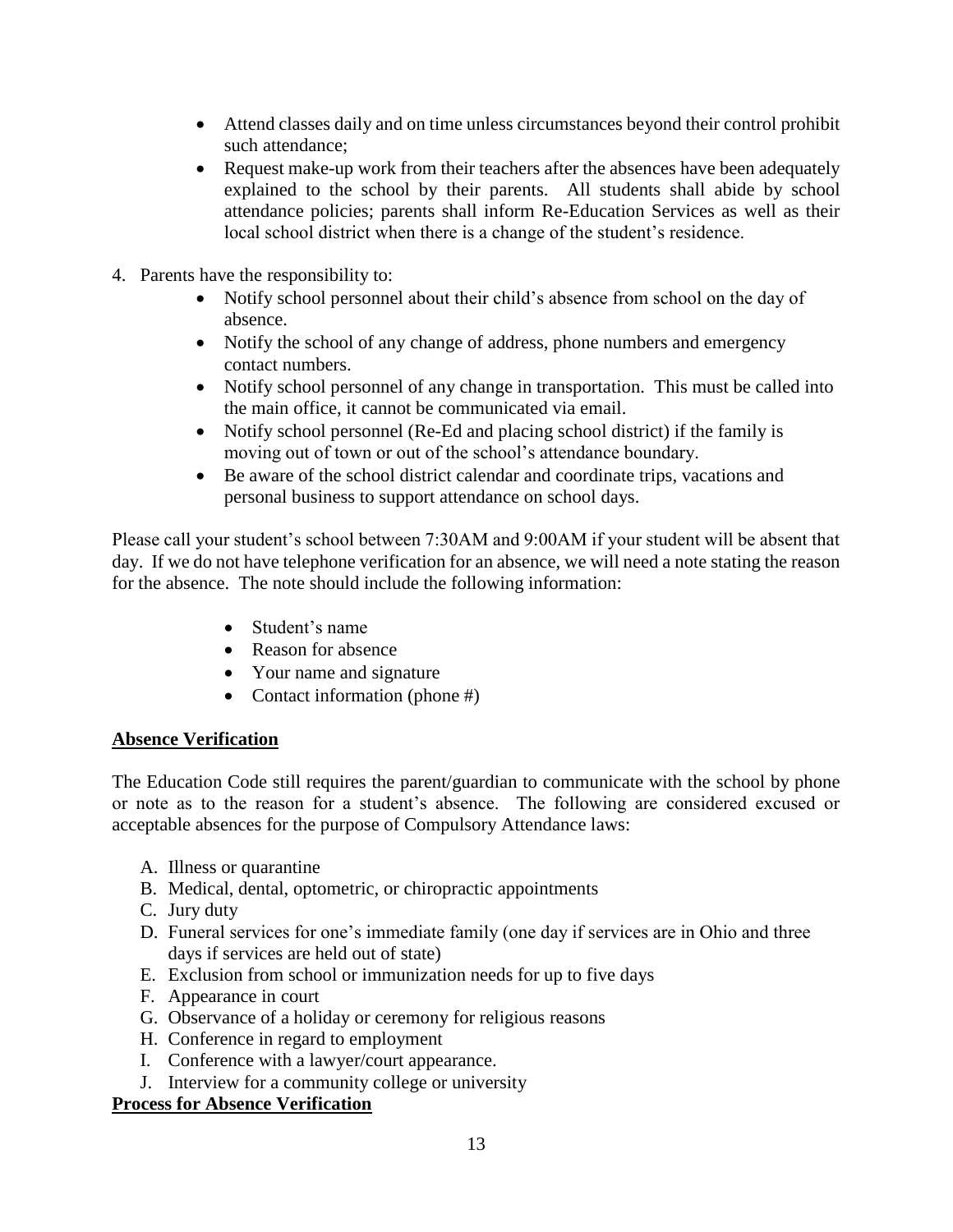- Notes, signed by a parent/guardian should be obtained whenever possible.
- Phone calls may be accepted and logged.
- Other sources of information may be used if they are satisfactory to the person making the verification.

## **Student Illness Policy**

In an effort to minimize the likelihood of exposure to contagious illness, the following will specify the conditions under which students should remain at their homes/residences or if at school, be sent back home or to the residence due to a contagious illness.

- A. Contagious symptoms:
	- Fever: any temperature above 100 degrees. Student MUST be fever free to return.
	- Diarrhea: any occurrence of abnormality frequent intestinal evacuations
	- Vomiting: NOTE<sup>\*\*</sup>in the case that vomiting is being treated in a behavior plan, it will not suffice as a reason for sending the student home unless the topography of the behavior, as determined by the Program Coordinator has changed and in this case thought to be a medical issue
	- Runny nose: excessive nasal discharge, which has a yellow or green color
	- Coughing: severe and/or frequent coughing
	- Skin irritation/rash that is consistent with a contagious illness (e.g. ring worm)
	- Exposed rash or fungus: an untreated and/or uncovered fungus
	- Lice

#### B. Procedure:

- When a student comes to school with these symptoms, we will call the parent/guardian and promptly send the student home.
- In the event the determination has been made that the student should be sent home, the teacher or other assigned staff member will contact the home or residence to make arrangements for student pick-up.
- The home or residence will supply the school with a written note explaining the reason for the student's absence from school.
- Depending on the contagious illness, a note may be required by the health department or a Physician to return to school and/or to verify that the student has been seen and treated.
- In addition to written verification, the home or residence will supply the school with a written letter explaining the reason for the student's absence from school.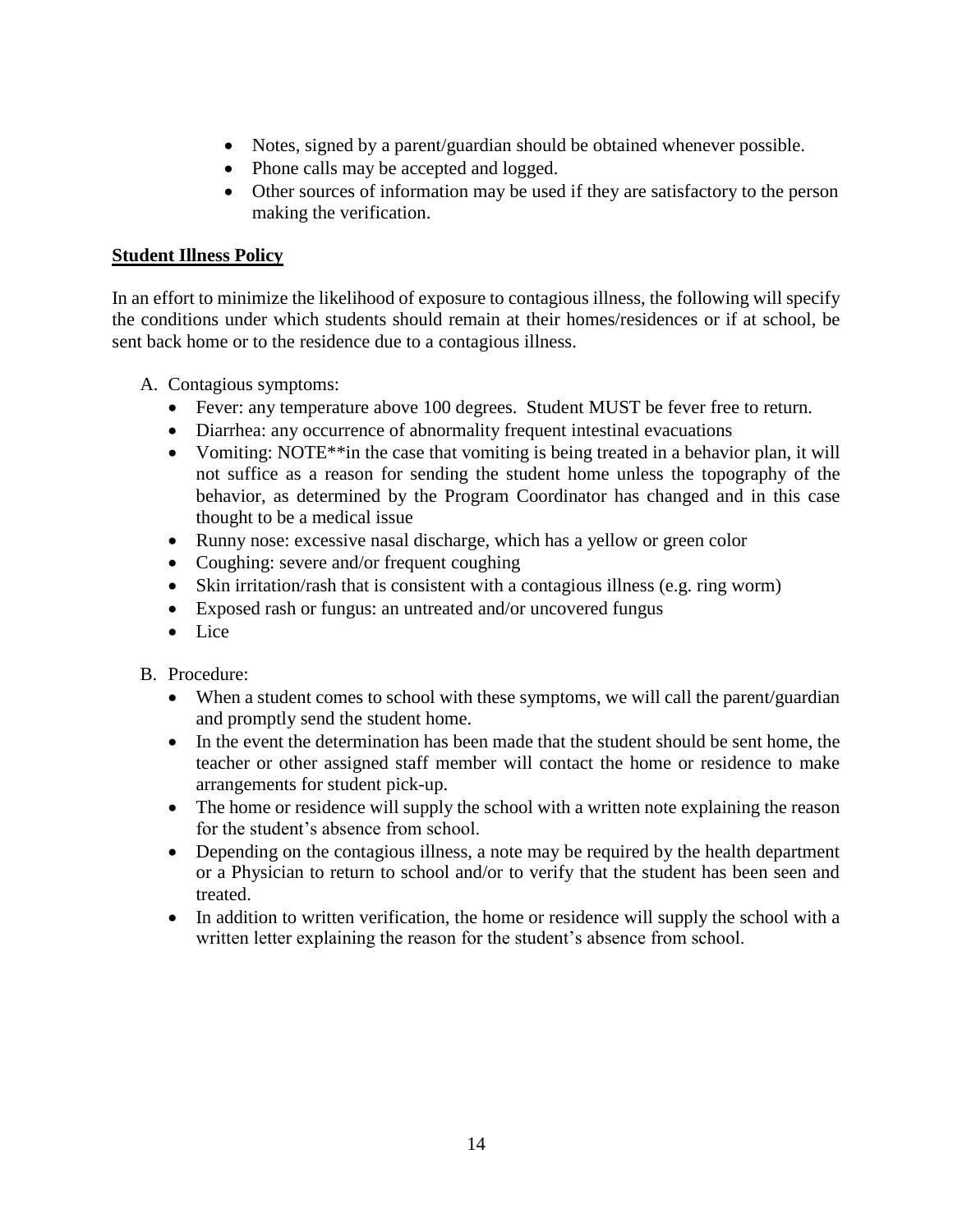## **Dress Code Policy**

It is the mission of Re-Education Services to provide every student with an educational program that meets his or her individual needs. Re-Education Services recognizes that, within certain limits, each student's mode of dress and grooming is a manifestation of personal style and individual preference. The purpose of this dress code is to encourage students to come to school prepared to participate in the educational process. Re-Education Services authorizes the Director to enforce school regulations prohibiting inappropriate student dress or grooming practices.

The following Dress Code is required for Re-Education Services students:

- No baggy or tight clothing, muscle shirts, cut off shirts, torn cloths, overalls, pants or shorts that sag will be allowed. Shorts, skirts, and jumpers must be of a length that is no more than three (3) inches above the knee.
- No obvious lack of undergarments.
- No halter tops, sleeveless dresses with straps less than 2 inches wide or bare midriff tops.
- Close-toed shoes or sneakers. Shoelaces must be tied and Velcro flaps must be fastened.
- No hooded garments. If weather necessitates, jackets or other types of outerwear may be worn to school but must be removed once inside the building.
- Jewelry or accessories that distract from the learning process will need to be removed and given to the teacher.
- Hats or head coverings are not allowed inside the building. (i.e. sun glasses)
- No clothing and/or patches with profane symbols, pictures or writing.
- No clothing which includes advertisements for drugs, alcohol, sex or innuendos.
- No clothing that is considered unsafe either for the student or those around them.
- No clothing that is disruptive of school operations and the daily educational process.
- No clothing that is too provocative or suggestive.

All clothing must fit appropriately. Any student wearing or carrying satanic, tobacco, alcohol, and other drug-related clothing or symbols will be referred to an administrator. The administrator will ask the student to make the appropriate corrections. If a student refuses, the student's parent(s)/guardian(s) shall be contacted, and the student may be sent home to change clothes or required to change clothes using clothing available on campus. \*\*If your student has unique sensory needs please contact a Re-Education Services administrator.

#### **Student and Parent/Guardian Responsibilities**

- A. Be aware of what clothing is considered appropriate and inappropriate (including shoes).
- B. Abide by the school's dress policy

#### **Emergency Contact Information**

An emergency card and emergency medical form must be completed and updated annually. The parent/guardian or care provider must complete these forms. These forms request the phone numbers of each parent/guardian employer and the name and phone number of persons to contact if parent/guardian cannot be reached. Also, the emergency medical form requests a physician name and phone number and other vital information you think we should be aware of. Help us keep this information current by notifying us of new names and numbers throughout the year.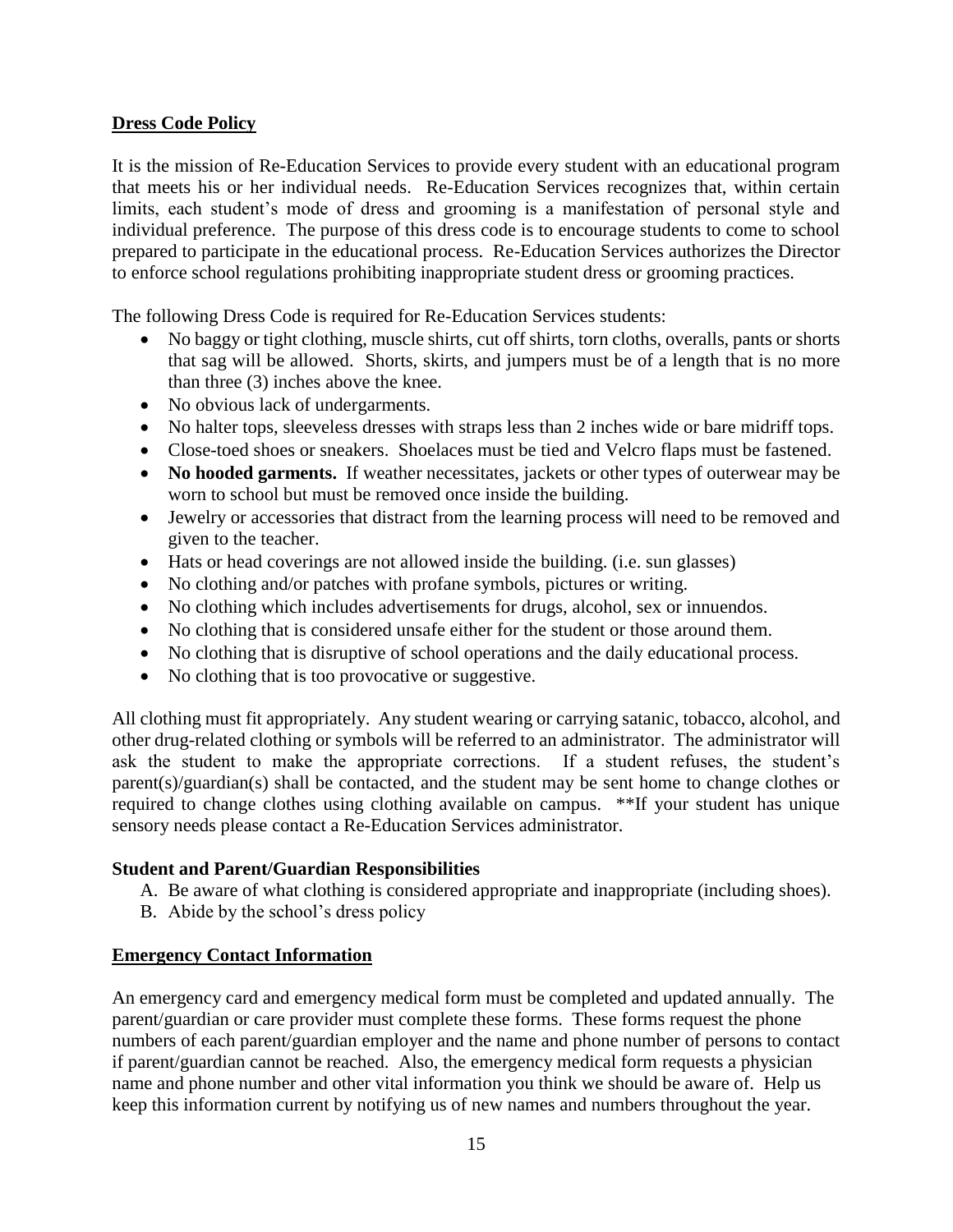You, as the parent/guardian are responsible for providing this emergency information to the school, as well as informing us of any changes. In the event of a medical emergency, the school will contact you first. If you cannot be reached, we will begin calling those designated alternatives on the emergency card. However, if none of these emergency numbers are successful, it will be necessary to call 911.

## **Incident Reports**

An incident report is a written report that is completed for the following reasons: 1) an incident occurred which resulted in any physical contact with the student. 2) an incident resulted in injury or property damage of any kind, 3) a student attempted to run away or was missing from the classroom/activity, 4) an incident which involved the public in any way, or, 5) there was an indicator of possible neglect or abuse.

## **Emergency Procedures**

The campus has an Emergency Preparedness Plan developed so that emergency procedures are established before any crisis occurs. These include plans for tornado, safety breaches, fire, etc. Any medications your student may need for an extended stay at Re-Education Services should be sent in and be in compliance with the medication policy. Local emergency services and parent/guardian will be contacted as soon as possible. Call the Business Office in Mentor at (440) 257-3131 if you are unable to reach your student's campus.

We need your help in providing a safe school environment for your student. We also want to inform you of health services that are required by law. A safer environment can be accomplished by:

- A. Workable emergency telephone numbers
- B. Emergency Contact Information

We cannot release a student or obtain direction in case of an emergency from a person who is not listed on the emergency card. Please complete the emergency card and emergency medical form with all important health and physician information.

## **Administering Medication**

Re-Education Services advises parents to schedule, if possible, a student's medication to be given outside school hours. If medication, including over-the-counter (OTC) must be administered during the school day, it must be done in accordance with the Medication Administration Policy and Procedure.

The purpose of this policy is to provide control over the administration and use of medications by students and staff of Re-Education Services; to assure that such drugs prescribed by a physician are administered according to the instructions of the prescribing physician; and to promote and facilitate good health and medical treatment to students of Re-Education Services. Please review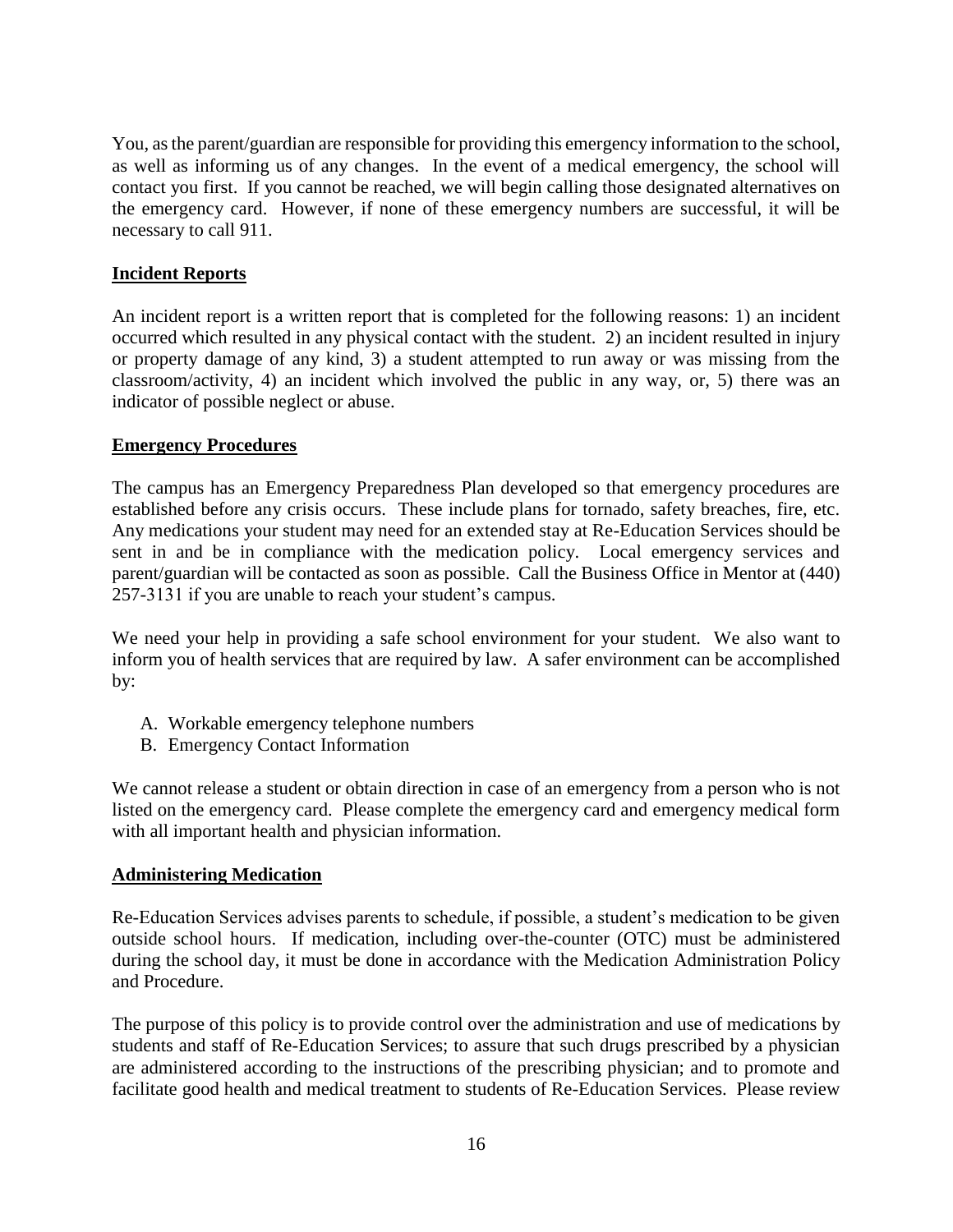the Medication Administration Policy and Procedure packet, should you have any questions, please contact the Business Office at (440)257-3131.

## **Physical /Verbal/Ethnic Harassment/Bullying**

It is the policy of Re-Education Services to maintain an education and work environment which is free from all forms of unlawful harassment, including sexual harassment. This commitment applies to all School operations, programs and activities. All students, administrators, teachers, staff and all other school personnel share responsibility for avoiding, discouraging and reporting Any form of unlawful harassment.

Harassment, intimidation or bullying means any intentional written, verbal, graphic or physical act that a student or group of students exhibits toward another particular student(s) more than once and the behavior both causes mental or physical harm to the other student(s) and is sufficiently severe, persistent or pervasive that it creates an intimidation, threatening or abusive educational environment for the other student(s). Aggressive behavior is defined as inappropriate conduct that is repeated enough, or serious enough, to negatively impact a student's educational, physical or emotional well-being. This type of behavior is a form of intimidation and harassment, although it need not be based on any of the legally protected characteristics, such as sex, race, color, national origin, marital status or disability. It would include, but not limited to, such behaviors as stalking, bullying/cyber-bullying, intimidating, menacing, coercion, name-calling, taunting, making threats, hazing and dating violence.

Harassment, intimidation or bullying also means electronically transmitted acts (i.e., internet, email, cellular telephone, personal digital assistance (PDA) or wireless hand-held devices) that a student(s) or a group of students exhibits toward another particular student(s) more than once and the behavior both causes mental and physical harm to the other students and is sufficiently severe, persistent or pervasive that it creates an intimidating, threatening or abusive educational environment for the other student(s).

For the purpose of this policy, "school community", means students, administrators, teachers, staff, and or other school personnel, including volunteers, contractors, or other persons subject to the control and supervision of the school.

#### **Sexual Harassment**

Re-Education Services has zero tolerance for any form of sexual harassment in the schools. Action will be taken on any employee or student who engages in unlawful sexual harassment.

Teachers shall discuss this policy with their students in age-appropriate ways and should assure students that they need not endure any form of sexual harassment.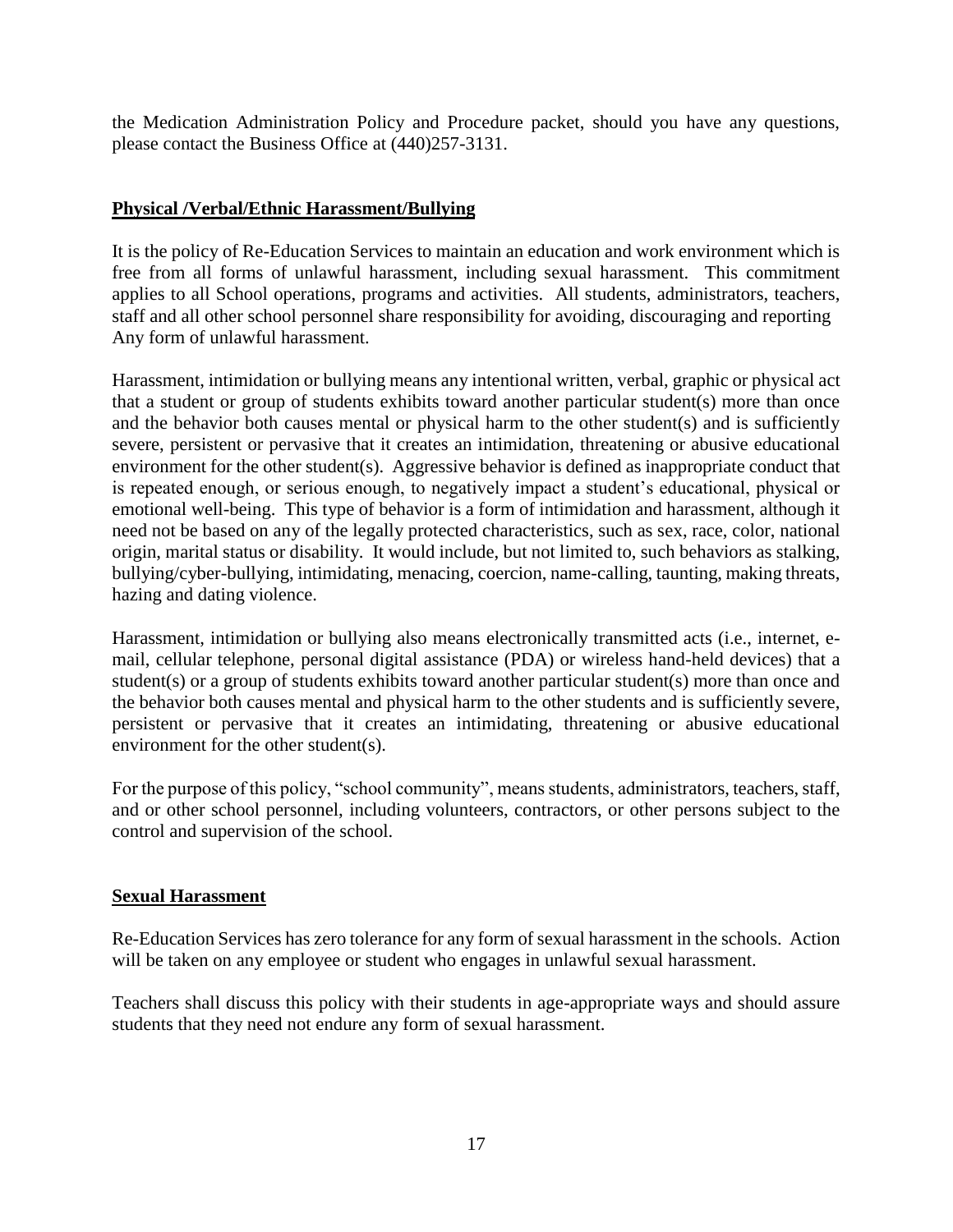## **1. Definition of Sexual Harassment**

Sexual harassment consists of unwelcome sexual advances, requests for sexual favors, and other verbal, visual (Written/Text), or physical conduct of a sexual nature.

## **2. Forms of Sexual Harassment**

Sexual harassment may occur as a pattern of degrading sexual speech or action ranging from verbal or physical annoyances or distractions to deliberate intimidation and frank threats or sexual demands. Forms of sexual harassment include, but are not limited to the following:

- A. Verbal Harassment Spreading of sexual rumors, derogatory comments, jokes, slurs, and graphic verbal commentaries about an individual's body/dress or sexually degrading words used to describe an individual.
- B. Physical Harassment Unnecessary or offensive touching or impeding or blocking movement.
- C. Visual Harassment Derogatory or offensive posters, cards, cartoons, graffiti, drawings, or gestures, suggestive or obscene letters, objects, notices, or invitations.
- D. Reprisals making threatening reprisals after a negative response to sexual advances.

## **3. Consequences for Engaging in Sexual Harassment**

The Director, with assistance from administrative personnel, and the teacher shall determine the appropriate course of action for a student who engages in sexual harassment towards others.

## **4. Complaint Procedures**

Any student who feels harassed should immediately contact the Director. If a situation involving sexual harassment occurs, a complaint can be filed. The Director shall determine which procedure is appropriate.

Re-Education Services prohibits retaliatory behavior against any complaint or any participant in the complaint process. Each complaint of sexual harassment shall be promptly investigated in a way that respects the privacy of all parties concerned.

#### **5. Reporting Procedure**

Students who feel they have been sexually harassed by an adult or a student should report the harassment to an adult who will help file a written complaint with the Director.

#### **Suspected Student Abuse Reporting**

Persons required to report student abuse or neglect include:

Any school employee of Re-Education Services, who observes, has reasonable cause to know or suspect that a student has been subjected to abuse or neglect is required by law to report that suspected instance of student abuse to the abuse hotline; this information is confidential and reported anonymously.

#### ONLY ADULT OR PROTECTIVE SERVICES CAN CONDUCT THE INVESTIGATION.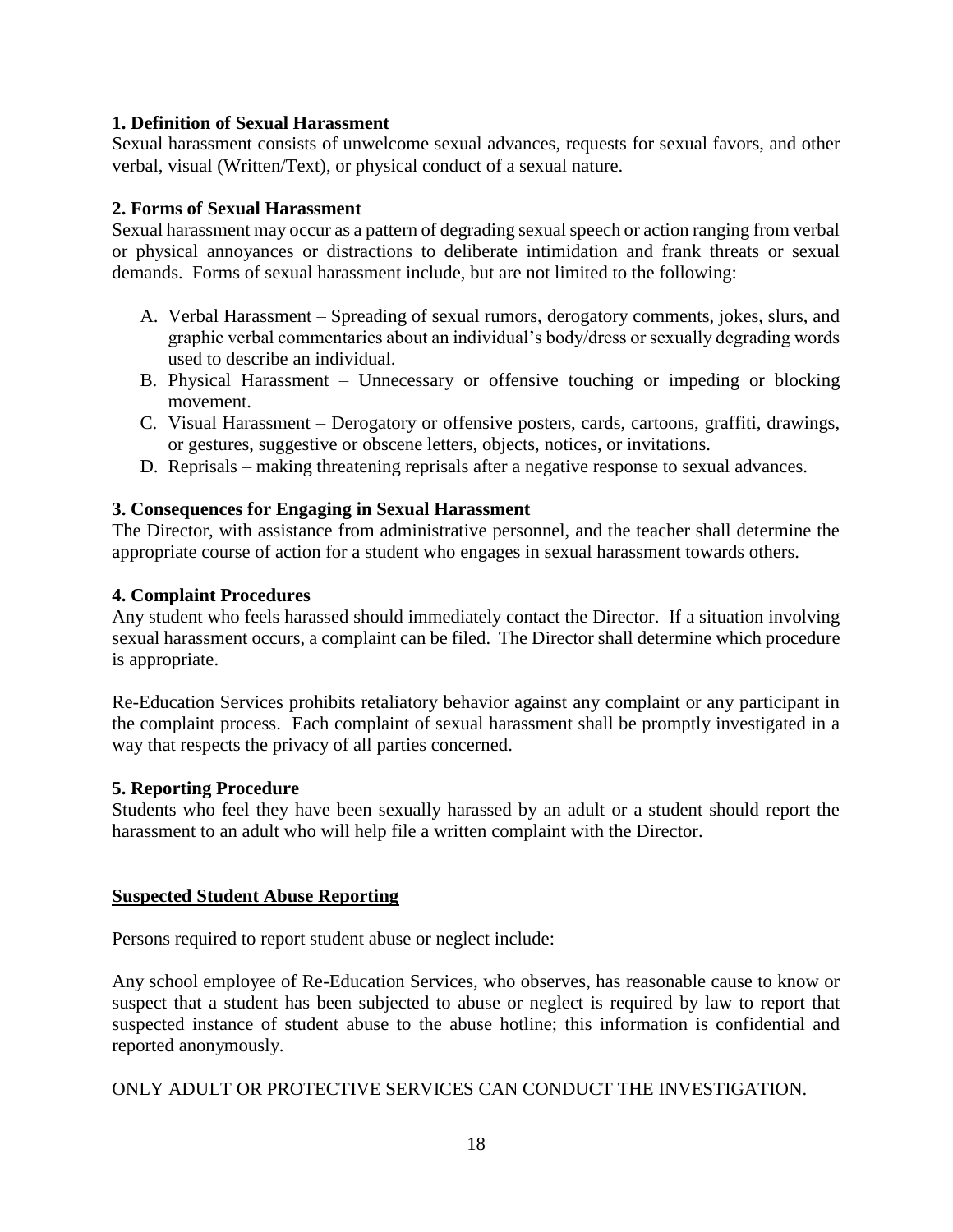## **Definition of Student Abuse or Neglect**

Student abuse is defined as: a.) A physical injury inflicted by other than accidental means; b.) Student sexual abuse including both sexual assault and sexual exploitation; c.) Willful cruelty or unjustified punishment, including: inflicting or permitting unjustified physical pain or mental suffering, or the endangerment of the student's person or health; d.) Unlawful corporal punishment or injury, willfully inflicted, resulting in a traumatic condition; e.) Neglect of a student, whether "severe" or "general", must also be reported if the perpetrator is a person responsible for the student's welfare.

## **Anti-Discrimination**

Re-Education Services prohibits discriminatory behavior directed toward staff and/or other students.

## **Classroom Expectations**

Students' Responsibilities

- Attend class regularly
- Respect the rights of other students to learn by not being disruptive
- Bring to class all the materials required and be prepared to participate in the daily lessons
- Seek assistance from the teacher when having difficulty understanding the class work

## **Parent/Guardian Expectations**

- Be aware of your student's progress in class.
- Contact the school for a conference with the teacher(s) regarding any questions about the curricula or the student's progress
- Be aware that Progress Reports are issued quarterly.

#### **Homework**

Homework is an extension of learning that takes place in school. If a teacher assigns homework, it may be part of an assignment that receives a grade, for practice or enrichment, or it may be just a sampling for parents/guardian understanding of a student's skills.

Classroom teachers will notify parent/guardian of their individual homework expectations.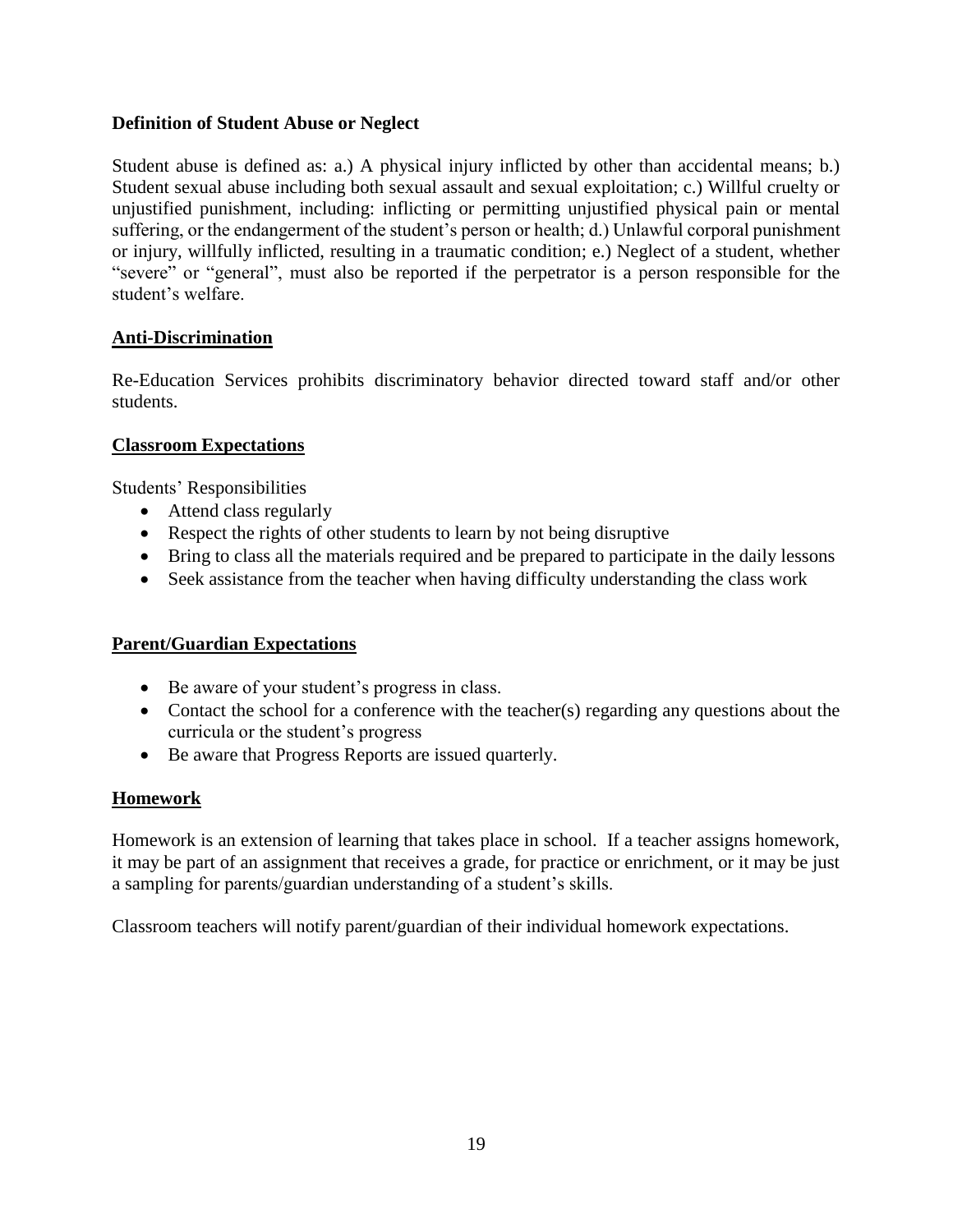## **Community Outings and Field Trips**

Re-Education Services is a community-based program. ALL Parent/Guardian's are required to sign an "Off Campus" form during the in-take process. This signed form covers permission for "ALL" community outings.

## **Student Use of Electronic Devices or Technological Resources**

## **1. Student's Use of Technology Policy**

The Building Supervisor shall oversee the maintenance of each school's technological resources and may establish guidelines and limits regarding their use. He/she shall ensure that all students using these resources receive training in their proper use as well as copies of related Re-Education Services policies and regulations. Students should be aware that access to, and use of school technology, is a privilege, not a right.

- Cell Phones: Are NOT permitted in school and will be confiscated during "check-in". (Parent/Guardians may be required to pick up confiscated phones). If phones are used on transportation, students are NOT to share images or video, nor take pictures/video of others.
- IPod, DS and other handheld devices: may be permitted in school if stored in a students locker or secure area to prevent students from using during unauthorized school time. **(Re-Education Services will NOT be responsible for lost or stolen items).**

#### **2. Computers, On-Line Services, Networks, and the Internet**

Students are authorized to use school computers and on-line services in accordance with user obligations and responsibilities as specified below. Teachers may develop specific guidelines for supervision of students while using the Internet (e.g., staff sitting next to the student).

- A. The system shall be used only for the purposes directly related to education to include positive reinforcement procedures. Re-Education Services used active Internet filtering and monitoring technology and reserves the right to monitor and view any online communications, files, or documents to maintain system integrity and insure that users are using the system responsibly. Students and users understand that work or email accessed or stored in school computer systems and servers are not private. **Personal use of the school's computer system is strictly prohibited.**
- B. Users shall not use the system to encourage the use or sale of drugs, alcohol or tobacco, nor shall they promote unethical practices or any activity prohibited by law or Re-Education Services policy.
- C. Users shall not create or transmit material that is threatening, obscene, disruptive or sexually explicit, or that could be constructed as harassment or disparagement of others based on race, national origin, gender, appearance, sexual orientation, age, disability, religion, or political beliefs.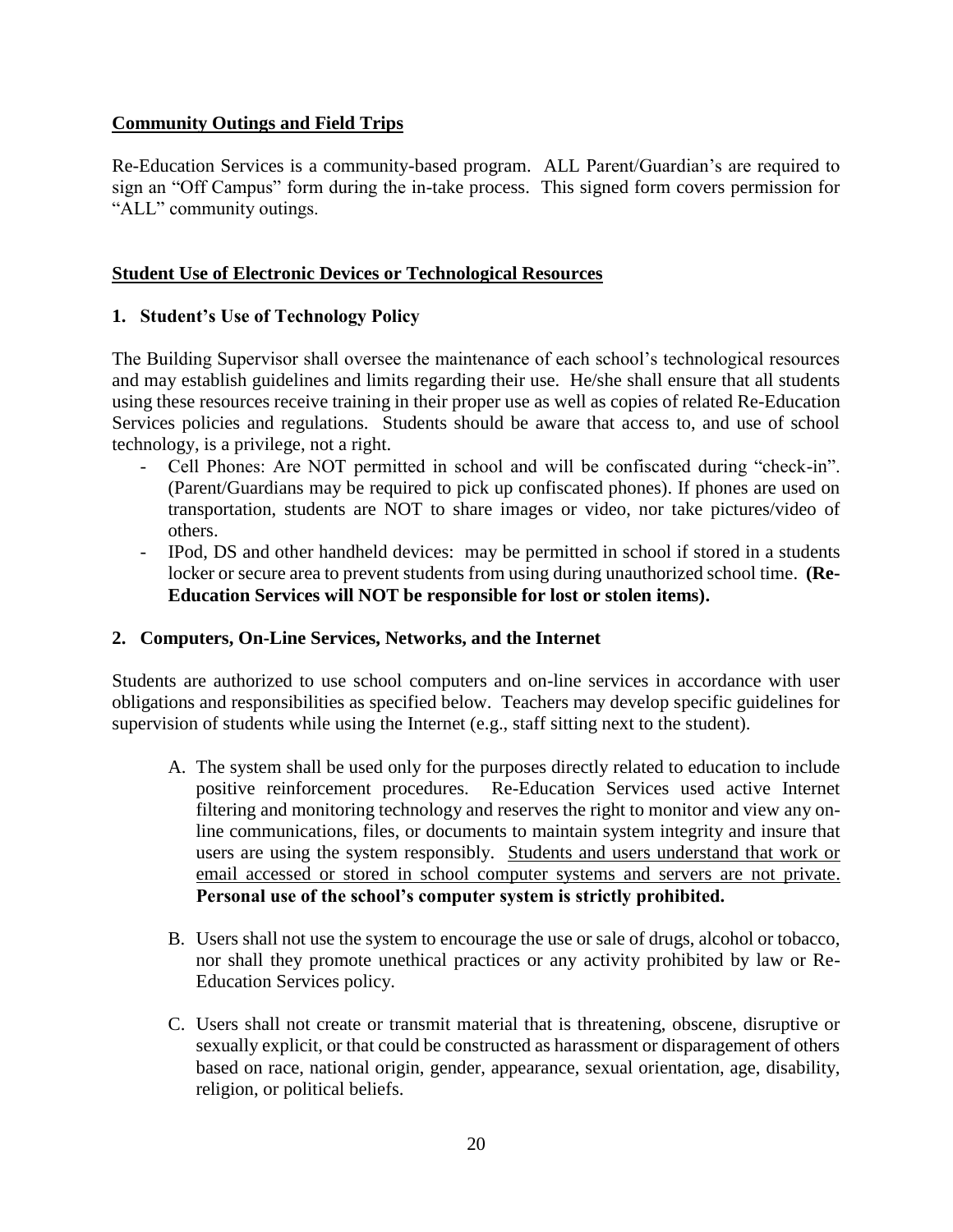- D. Copyrighted material may not be placed on the system without the author's permission. Unless specified otherwise, users may download copyrighted material for their own educational or instructional use. However, such material shall not be distributed or duplicated without the author's written permission.
- E. Users shall not read other users' mail or files without permission; they shall not attempt to interfere with other users' ability to send or receive electronic mail, nor shall they attempt to read, delete, copy, modify, or forge other users; mail or files.
- F. Password sharing and account trespassing are strictly forbidden and may result in the student losing access to computer services. The sharing of documents and data (unless authorized by the teacher), selling, or purchasing of term papers, book reports and other forms of student work is strictly prohibited.
- G. Students and users will not participate in any acts related to credit card fraud, online transactions, electronic forgery, and other forms illegal and unacceptable behavior. Re-Education Services will not be responsible for unauthorized costs incurred by students or users, the school or district will not vouch for the accuracy of information obtained through the Internet, nor will Re-Education Services be responsible for students' or users' negligence, acceptable use policy violations, or mistakes.
- H. Students will not have school issued email accounts.

**Note:** Any violation that is determined to be illegal may result in criminal prosecution. Parent/guardian may be held financially responsible for costs incurred as a result of their student's act of intentional vandalism or damage to software, computers, or related hardware. Teachers may develop specific guidelines for staff supervision of students while using the Internet (e.g., sitting next to student).

## **Items from Home**

Students may **only** bring school related items from home. This is to ensure the academic success of all students. These items include any clothing needed for school activities (i.e. sneakers for P.E., a jacket, sweatshirt, etc.), toothbrush and toothpaste (if needed), lunch, extra soft drinks or water (unopened and NO energy drinks), backpack, notebook, and writing instruments. Students are permitted to bring electronic devices designed to enhance participation in school curriculum and activities, therefore, we are happy to allow these items in the classroom. However, Re-Education Services cannot be held liable for any damages or loss incurred to such devices while on school campus. If you plan to send your child to school with an approved electronic device Re-Education Services will NOT be liable for any loss or damage to these items/devices.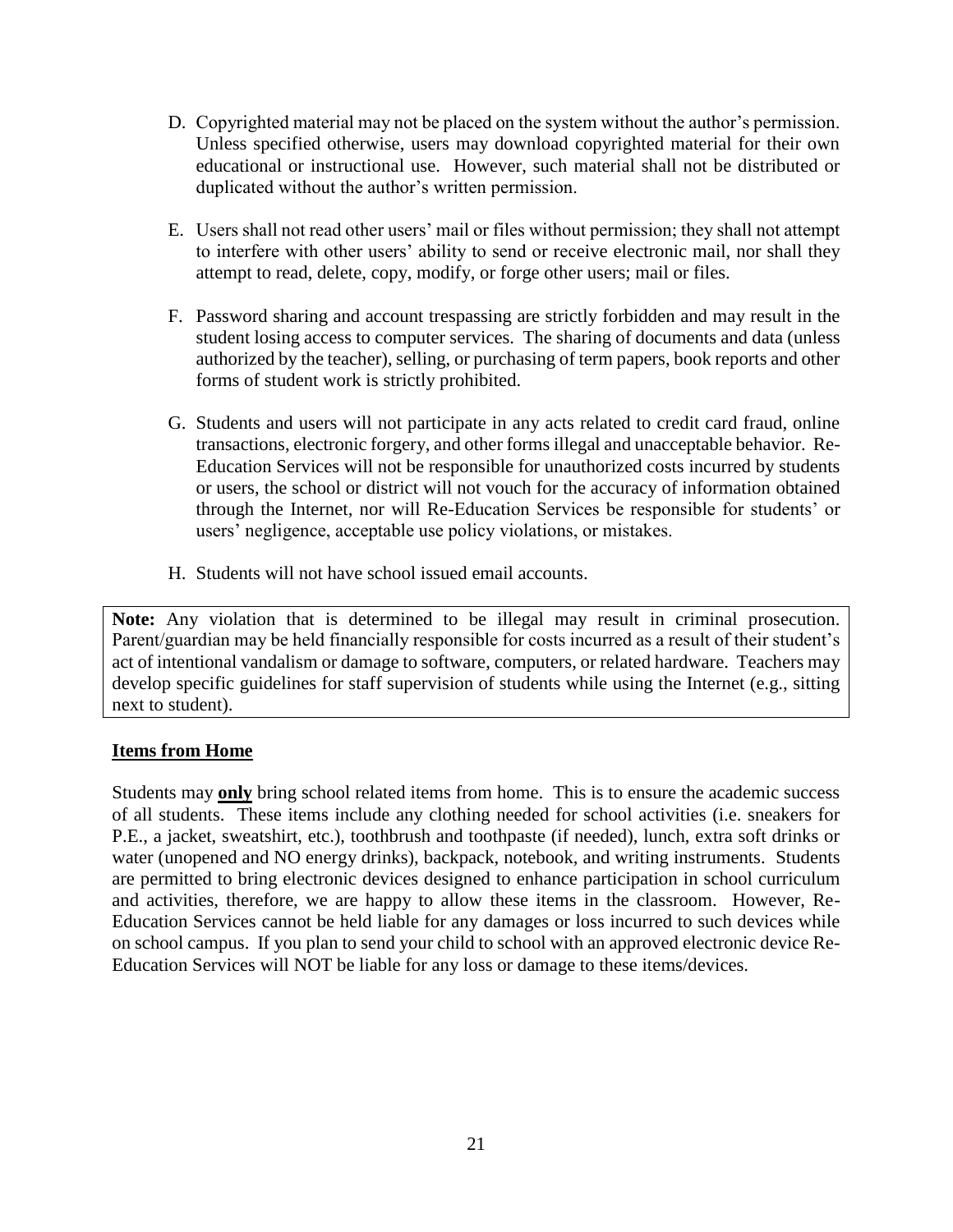## **Consistent Positive Behavior Management**

Re-Education Services is committed to the goal of a positive, effective and orderly process of instruction. Re-Education Services school administrators, teachers, parent/guardian, support personnel and students assume their share of the responsibility for the attainment of this goal.

Consequence-based practices at Re-Education Services are founded on positive behavior. Parent/guardian can communicate with the student's teacher to learn more about how to maintain consistent consequences at home.

## **Confidentiality**

#### **1. Nondisclosure**

No information of any type that leads to or results from a search or seizure should be communicated, revealed, or disclosed by Re-Education Services personnel to any person, except as follows:

- A. Such information should be communicated to other school personnel only upon a "need-to-know" basis. A "need-to-know" basis means that the person to whom such information is communicated is authorized to take action on behalf of the school upon learning such information and needs the information to discharge his or her responsibilities.
- B. Such information may be communicated to the parent/guardian of a student to whom the information relates; such information may be disclosed to law enforcement agencies only upon the authorization of the Director.

## **Controlled Substances**

Re-Education Services prohibits students from using, possessing, distributing, or being under the influence of alcohol and other drugs, and from possessing, using or distributing drug paraphernalia, while on school property or at school-sponsored activities. Student use or possession of tobacco is also prohibited. Re-Education Services reserves the right to search a student's person and personal effects when there is reasonable cause as per Re-Education Services search and seizure policy.

## **1. Definitions**

- ALCOHOL: Any liquor, wine, beer, or other beverage containing alcohol.
- DISTRIBUTION: Selling, passing on, or giving away any controlled substance.
- DRUGS: Any drug, including illegal drugs, legal prescription, over-the-counter drugs, marijuana or inhalants that are used, possessed or distributed for unauthorized purposes, including counterfeit (look-alike) substances.
- DRUG PARAPHERNALIA: Equipment or apparatus designed for the purpose of measuring, packaging, distributing, or facilitating the use of drugs.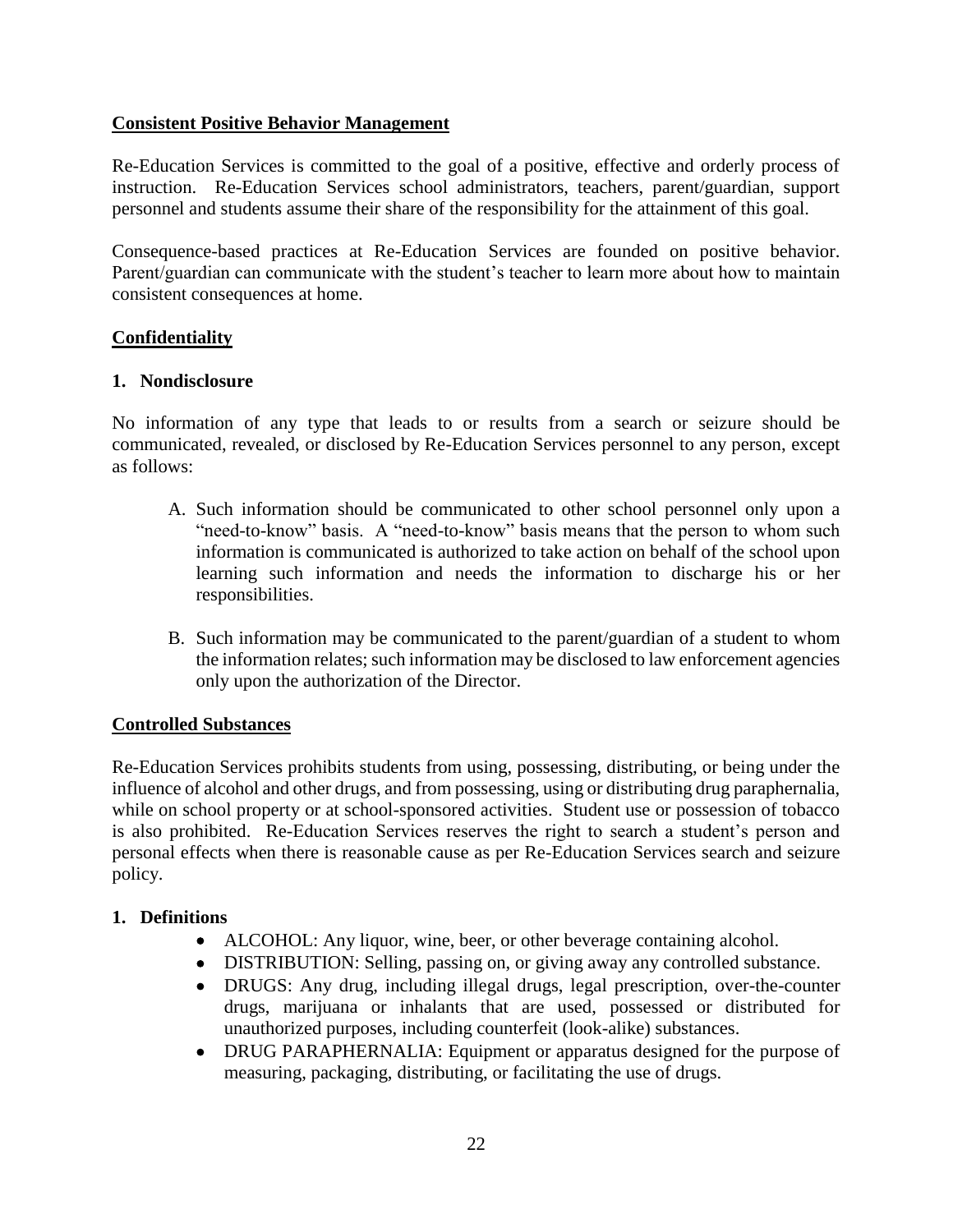- $\bullet$  SUBSTANCE USE & ABUSE: The use of alcohol and other drugs are in violation of stage or federal laws, or in violation of Re-Education Services policy.
- TOBACCO: Any product containing tobacco, which can be smoked or used in, non-smoking form (e.g., snuff, chewing tobacco).
- CLOTHING: Hats, jewelry, slogans, or clothing displaying or representing drugs, alcohol, and tobacco products.

## **Weapons in School**

Re-Education Services prohibits students from bringing weapons onto school property, or carrying or keeping any weapons on school property while attending or participating in any school activity that includes transportation to and from such activity.

## **1. Definition:**

 Any firearm, knife, explosive, or other object, even if manufactured for a non-violent purpose, that has a potentially violent use,

OR

- Any "look alike" object that resembles an object that has a potentially violent use AND
- If, under the surrounding circumstances, the purpose of keeping or carrying the object is for use, or threat of use, as a weapon.

## **2. Violations**

Students who violate this policy shall be subject to the full range of Re-Education Services suspension/termination, in addition to applicable criminal and civil penalties.

# **3. Procedures for violation of the policy are as follows:**

- A. Students will meet with the Director when a staff member or contact person has reasonable, individualized suspicion that a student is in violation of the policy.
- B. Upon determined policy violation, the Director will make a reasonable effort to notify the student's parent/guardian as soon thereafter as possible.

## **Probationary System**

If your student has involvement with the criminal justice system, and has a probation officer assigned, Re-Education Services will request that the parent/guardian provide Re-Education Services with any copies of court reports, juvenile court records (i.e. incident reports, grades, transcripts, etc.) and citations. The purpose for Re-Education Services to obtain and review these reports is to adequately design an educational and behavioral program that would meet your student's needs. It is also Re-Education Services intent to maintain the safety of your student, as well as the safety of Re-Education Services staff and students.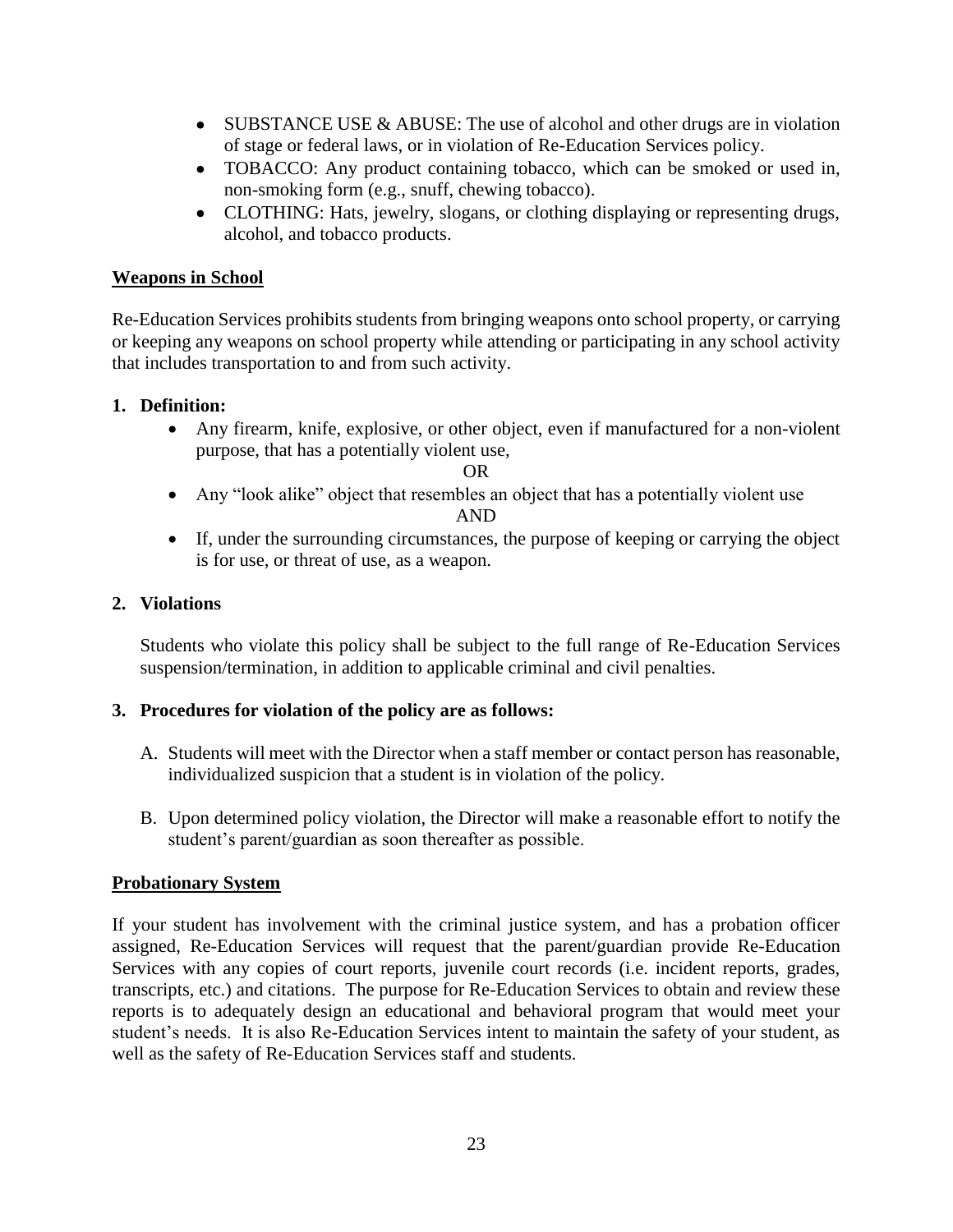If your student does have a probation officer, Re-Education Services will work collaboratively with the student, family, probation officer and any other community services providers (i.e. mental health) to maintain your student's educational and behavioral program at Re-Education Services.

Re-Education Services may request that probation officer and other service providers attend any IEP meetings held for your student.

If your student exhibits a behavior that is considered to be a violation of his/her probation, Re-Education Services will notify the probation officer as soon as possible. In addition we will notify the authorities if necessary, and you, the parent/guardian as soon as it is possible.

## **Drinks**

- 1. **OPEN CONTAINER**: No student shall be permitted to enter the building with an open container of ANY drink. Any open container will be confiscated and disposed of immediately.
- 2. **ENERGY DRINKS**: are NOT permitted in the building at any time. These drinks are not appropriate for school use and will be confiscated.

## **Emergency and Medical Information**

Re-Education Services requires all parents/guardians to complete an Emergency Medical Authorization for each student being transported. If your student has a specific individual need (i.e. epilepsy, diabetes, incontinence/toileting needs, etc.), it is required that this information be given to your bus/van driver on the form available.

## **Collusion:**

No student shall assist or aid in any way another student in violating either school rules and regulations or any law or ordinance when either student is properly under the authority of school personnel.

## **Restitution for Property Destruction**

Students, who purposefully destroy, vandalize, set fire to, or break property may be responsible for repaying Re-Education Services for a portion of the costs to repair or replace the items. The Director will determine restitution on an individual basis

## **School Property:**

Students are responsible for themselves and the property around them. If a student purposely or aggressively damages any property of Re-Education Services, Inc. they and their parent/guardian(s) will be held liable.

A student shall not cause or attempt to cause damage to school property or steal or attempt to steal school property. A student shall not use school property in violation of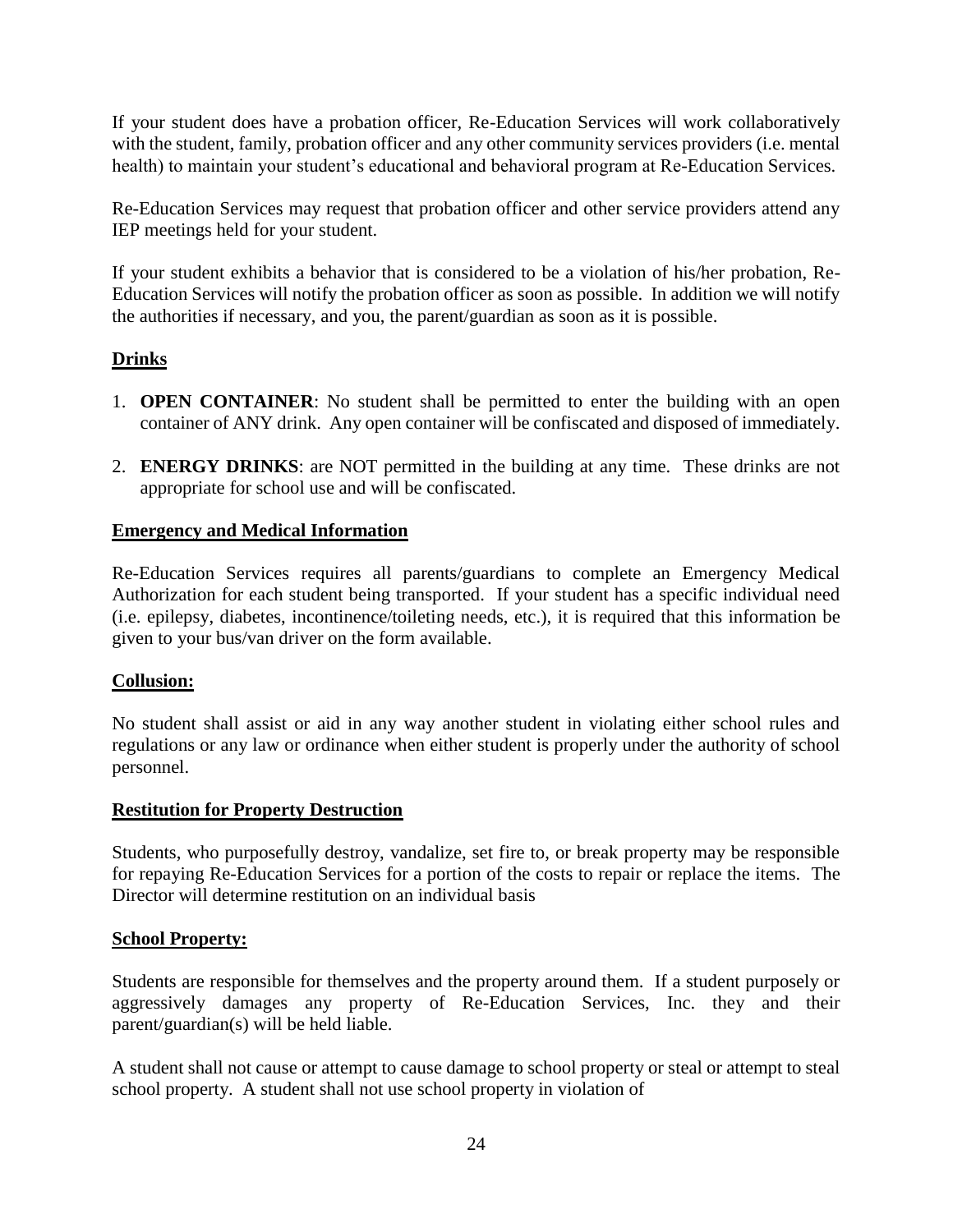Re-Education Services, Inc. policy.

A student shall not cause or attempt to cause damage to private property of students, teachers, and school personnel or other persons or steal or attempt to steal private property on the school grounds or during a school sponsored or related activity, function or event off school grounds.

## **Extortion:**

Students shall not compel or attempt to compel any student, school employee or other person to give up any thing of value by means of threat, harassment, intimidation, or injury to person, property, or reputation.

## **Gambling:**

A student shall not play a game for money or other considerations. Gambling includes casual betting, betting pools, organized-sports betting and any other form of wagering. Students who bet on activities in which they are involved may also be banned from that activity.

#### **School Bus/Van Rules:**

A student shall not interfere with or disrupt the operation of a school bus/van through activities, which pose or tend to pose a danger to the safe operation of a school bus/van. These include, but are not limited to failing to remain seated, throwing objects out the window or at passengers or the driver, shouting, failure to board their bus/van at their assigned stop and/or other disorderly conduct which could cause physical harm or diversion of the driver's attention. Students who ride school busses/vans are expected to wear their seatbelts at all times and follow all school rules and regulations. Violations may result in a student being denied the privilege of riding the bus/van. The following rules apply to transportation services:

Transportation Rules:

- 1. Seatbelts worn at all times
- 2. Use appropriate language
- 3. Horseplay is unacceptable
- 4. Stay in assigned area
- 5. Eating and gum chewing is not permitted
- 6. Hands and feet to self
- 7. Electronic devices must have headphones and are to be played at a moderate volume
- 8. Inappropriate music/video not allowed
- 9. Use appropriate voice tone

If van rules are broken, a van report may be issued involving consequences or alternative transportation may need to be provided.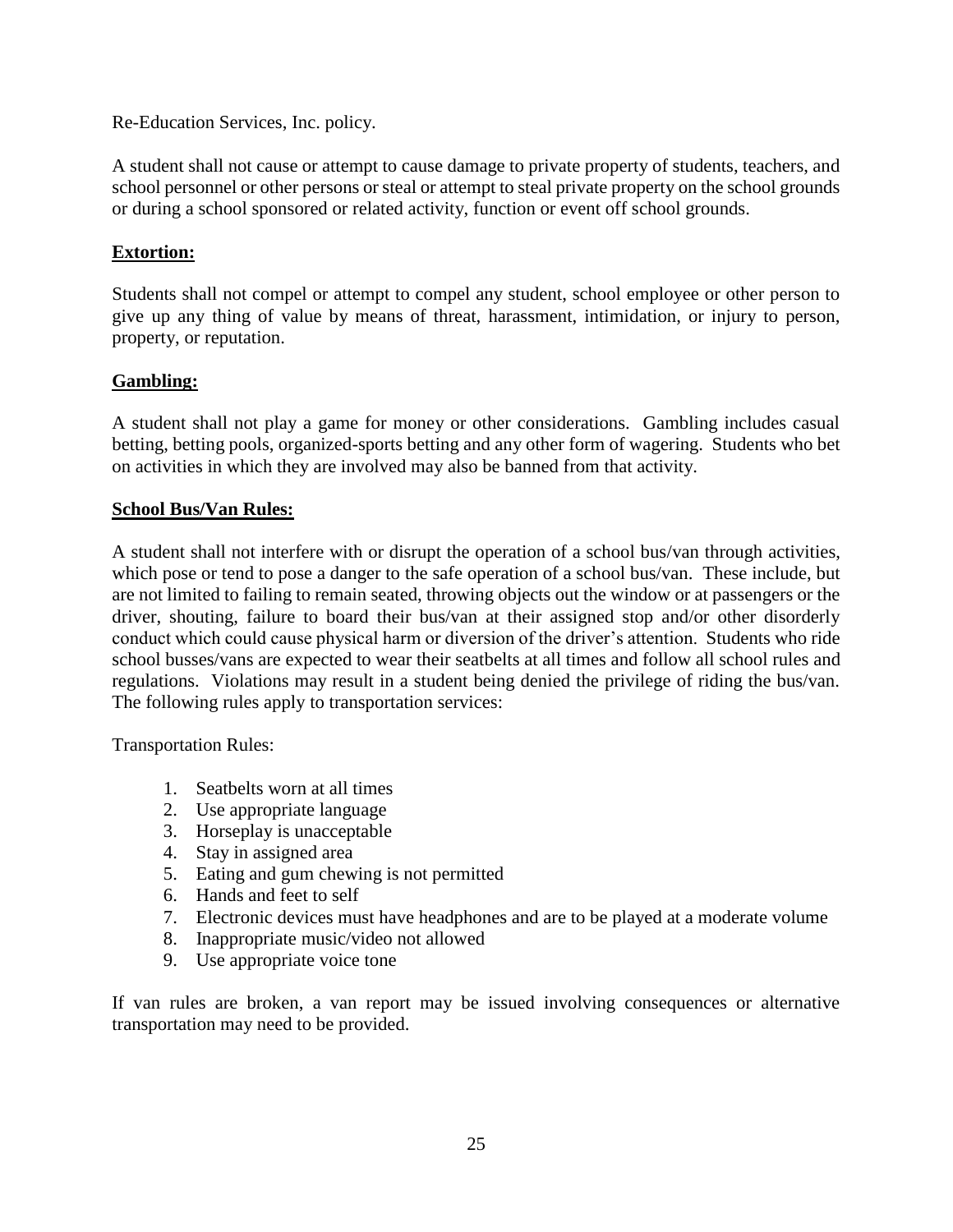## **IMPORTANT – PLEASE REVIEW**

#### **Program Expectations for Parents/Legal Guardian**

- **1.** Whenever your child will not be attending the program, notify us by 9:00 am by telephone or in writing prior to that day if your child has an appointment. Our office opens at 7:30 am. Prior to this you may leave a message at the Mentor Campus 440-257-3131 or the Bedford Campus 440-232-9055.
- **2.** If you know your child is going to be absent it is your responsibility to contact the transportation person to let them know that they will not need to make a trip to your home. You will need to let the transportation person know what day to return for pick up at your home.
- **3.** If your child is out of the program for more than 3 consecutive days due to illness, a doctors' excuse is required upon return. It is the parent's responsibility to assure their child attends school daily.
- **4.** If your child contracts a contagious illness (example: strep throat, lice, etc.) he/she must be kept out of the program until they are no longer contagious. A student MUST be fever free before their return to school.
- **5.** If you plan on having your child picked up by someone other than the school transportation or yourself (legal guardian), we must have a notice signed by you giving us permission to release your child to such person. They will be asked to provide a current driver's license.
- **6.** If your child needs to have medication administered, a current medication form for administering medication must be on file in the office. Students should not bring medications to school. Only a parent/guardian is permitted to bring in or pick up medications.
- **7.** Staff will make every reasonable effort on a daily basis to help children manage their behavior effectively throughout each program day. However, if a child's behavior results in frequent restraints, significant disturbance to other children, and or danger to themselves or others, parents/guardians may be notified and required to come and transport their child home for the remainder of the program. A child may also be required to make up time after school and a parent/guardian will be required to transport their child home.
- **8.** Always share something positive with your child daily.